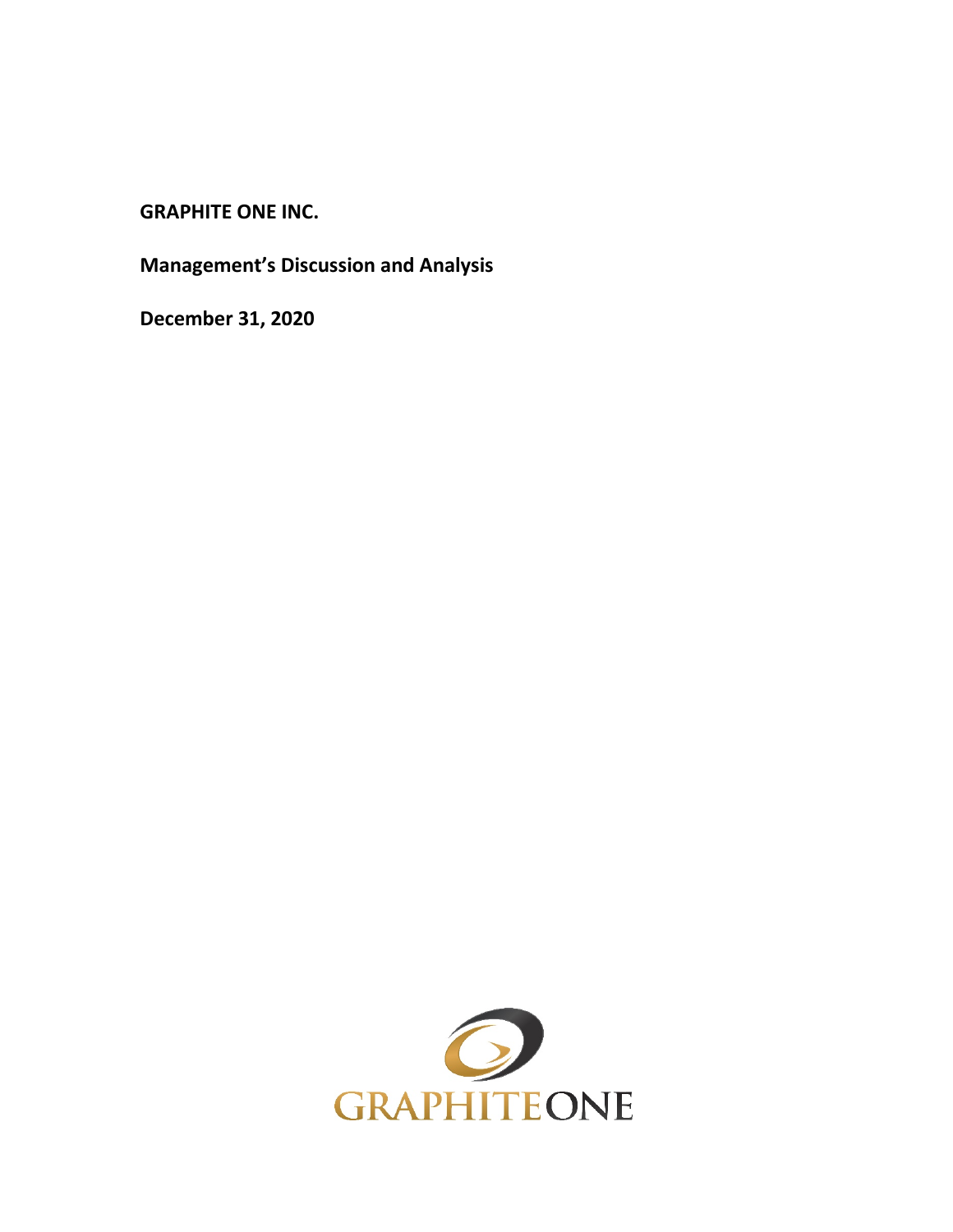The following Management's Discussion and Analysis ("MD&A"), prepared as of April 20, 2021, should be read together with the consolidated financial statements of Graphite One Inc. ("Graphite One" or the "Company") for the years ended December 31, 2020 and December 31, 2019, and related notes thereto, which are prepared in accordance with International Financial Reporting Standards as issued by the International Accounting Standards Board ("IFRS"). The reader should be aware that historical results are not necessarily indicative of future performance.

All monetary amounts are in United States dollars unless otherwise noted. The Company changed its reporting currency from Canadian dollars to United States dollars commencing January 1, 2019.

### **Forward Looking Statements**

Forward-looking statements look into the future and provide an opinion as to the effect of certain events and trends on the business. Certain statements contained in this MD&A constitute forward-looking statements. The use of any words such as "anticipate", "continue", "estimate", "expect", "may", "will", "project", "should", "believe" and similar expressions are intended to identify forward-looking statements. These forward-looking statements are based on current expectations and various estimates, factors and assumptions and involve known and unknown risks, uncertainties and other factors. Examples of where the company uses forward looking statements include when discussing exploration plans, operational plans and future expenditure expectations.

It is important to note that:

• Unless otherwise indicated, forward-looking statements in this MD&A describe the Company's expectations as of April 20, 2021.

• Readers are cautioned not to place undue reliance on these statements as the Company's actual results, performance or achievements may differ materially from any future results, performance or achievements expressed or implied by such forward-looking statements if known or unknown risks, uncertainties or other factors affect the Company's business, or if the Company's estimates or assumptions prove inaccurate. Therefore, the Company cannot provide any assurance that forwardlooking statements will materialize.

• The Company assumes no obligation to update or revise any forward-looking statement, whether as a result of new information, future events or any other reason except as required by law.

The mineral resource estimates reported in this MD&A were prepared in accordance with Canadian National Instrument 43-101 Standards of Disclosure for Mineral Projects ("NI 43-101"), as required by Canadian securities regulatory authorities. For United States reporting purposes, the United States Securities and Exchange Commission ("SEC") applies different standards in the classification of mineralization. In particular, while the terms "measured," "indicated" and "inferred" mineral resources are required pursuant to NI 43-101, the SEC does not recognize such terms. Canadian standards differ significantly from the requirements of the SEC. Investors are cautioned not to assume that any part or all of the mineral deposits in these categories constitute or will ever be converted into reserves. In addition, "inferred" mineral resources have a great amount of uncertainty as to their existence and great uncertainty as to their economic and legal feasibility. It cannot be assumed that all or any part of an inferred mineral resource will ever be upgraded to a higher category. Under Canadian securities laws,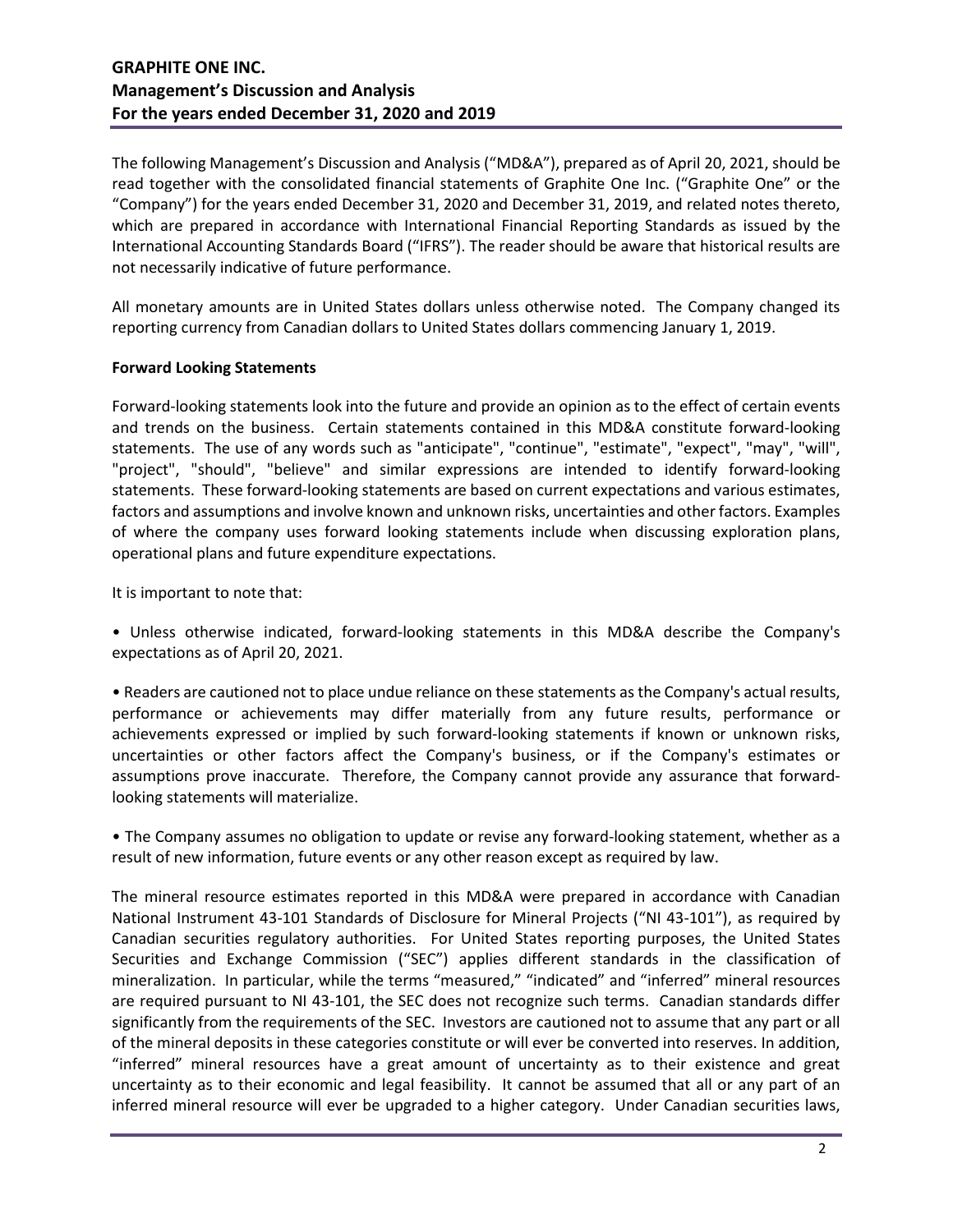issuers must not make any disclosure of results of an economic analysis that includes inferred mineral resources, except in the case of a preliminary economic assessment disclosure.

For a description of material factors that could cause the Company's actual results to differ materially from the forward-looking statements in this MD&A, please see "Mining Risks" and "Business Risks".

#### **Nature of Operations**

Graphite One was incorporated in Alberta and commenced operations on March 16, 2006 under the name Cedar Mountain Exploration Inc. and on October 29, 2007 began trading on the TSX-Venture Exchange under the symbol CED. On March 23, 2012, the Company changed its name to Graphite One Resources Inc. and adopted the symbol GPH on the TSX-Venture Exchange effective March 27, 2012. On June 11, 2012 the Company began trading in the over-the-counter market in the United States on the OTCQX under the symbol GPHOF. The Company was continued into British Columbia on September 12, 2014. Due to changes in the listing requirements of the OTCQX, the Company began trading on the OTCQB on April 1, 2017. On February 27, 2019 the Company changed its name to Graphite One Inc. Graphite One is the parent company of the consolidated group.

Graphite One is evaluating its graphite materials supply chain project with the objective of becoming an American producer of advanced graphite products that is integrated with a domestic graphite resource. Proposed is a vertically integrated enterprise to mine, process and manufacture high grade Coated Spherical Graphite ("CSG"), primarily for the lithium-ion electric vehicle battery and energy storage systems markets, with significant additional production of a range of value-added graphite products. Graphite mineralization mined from the Company's Graphite Creek Property (the "Property") would be processed into concentrate at the Property situated on the Seward Peninsula about 60 kilometers north of Nome, Alaska. CSG and other value-added graphite products would be manufactured from this concentrate at the Company's proposed graphite product manufacturing facility, the location of which is being studied (the "Project").

The recoverability of the invested amounts shown for the exploration and evaluation property is dependent upon the existence of economically recoverable reserves, maintaining title and beneficial interest in the Property, obtaining the necessary financing and approvals to complete development and, ultimately, either generating sufficient profits from future production or sufficient proceeds from the disposition of the exploration and evaluation property.

In July 2017, the Company released the results of its inaugural Preliminary Economic Assessment ("PEA"). The PEA positively assessed the potential economic viability of the Project and recommended the Company proceed with the Project's Preliminary Feasibility Study ("PFS") (See the "Preliminary Economic Assessment" section herein for details). The Company began the PFS in 2019 and work continues with completion expected in mid-2021. A production decision on the Project would be made once a positive feasibility study is completed.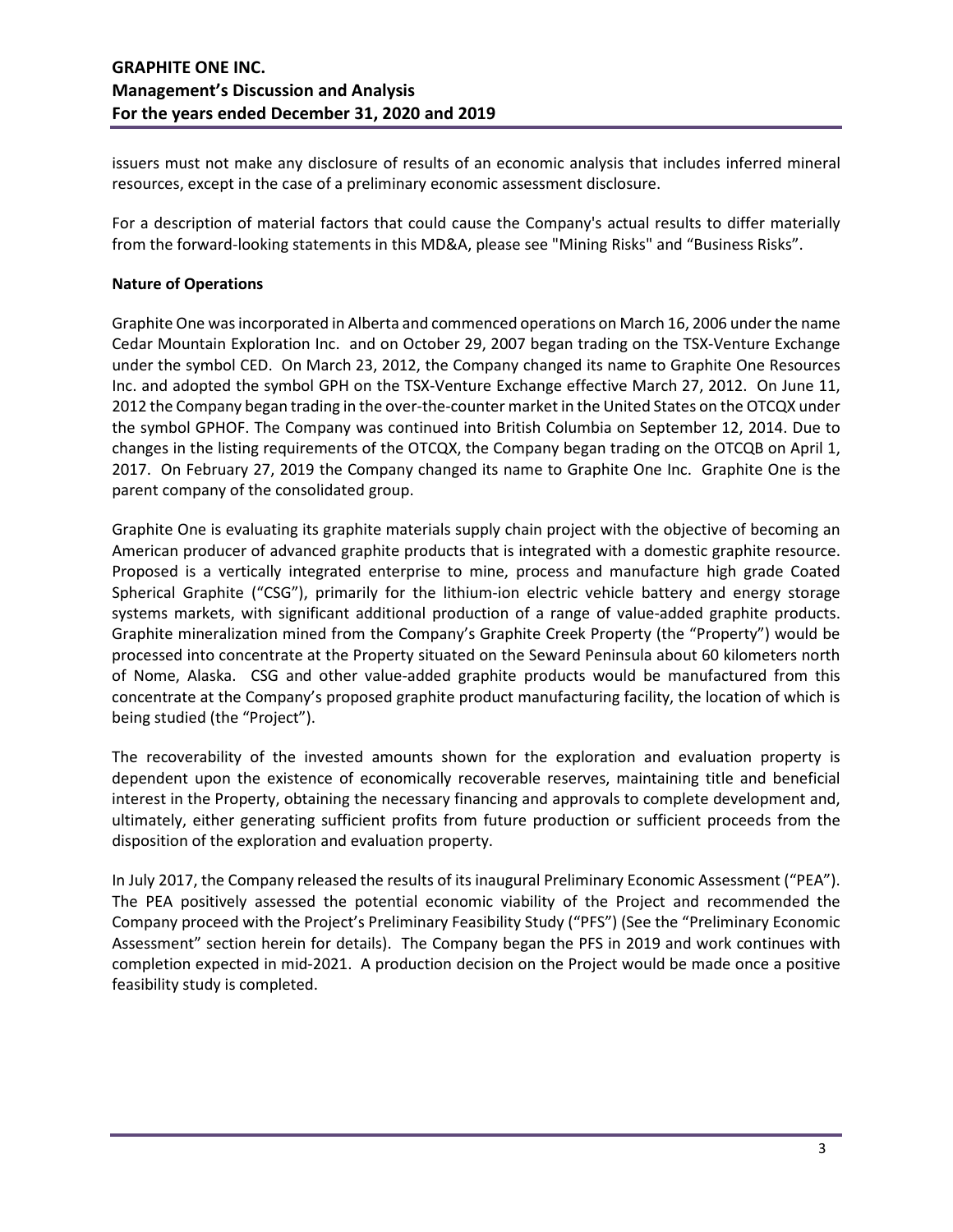### **Exploration and Evaluation Property**

### **Graphite Creek Property Summary**

The Graphite Creek Property is located on the Seward Peninsula of Alaska about 60 kilometers ("km") north of the deep seaport at Nome and is situated about 20 km from a seasonal road and 4km from tidewater.

The Property consists of 176 mining claims covering 9,583 hectares (23,680 acres) and is comprised of:

- Fifty-six Alaska state mining claims (the "GC Purchased Property"); and,
- One hundred and twenty located Alaska state mining claims (the "GC Staked Property").

### **Graphite Creek Lease Agreement and Net Smelter Royalty Agreements**

In May 2015, the Company executed a long-term lease agreement ("Lease") with Kougarok LLC ("Kougarok"), commencing effective January 1, 2014 with an initial term of twenty years, and with provisions to extend the lease for two successive twenty-year periods and ultimately for as long as production continues from the property. An advance royalty in the amount of \$30,000 was paid upon execution of the Lease, with annual payments of \$30,000 due each year until January 2020. The advance royalty becomes \$40,000 January 1, 2020, \$50,000 January 1, 2021, and then increases by \$10,000 each year until production commences. All required payments under the Lease have been made to date. The production royalties are to be calculated as follows: 5% from lands in 4 former federal claims originally located in 1943; 2.5% from lands within 20 former federal claims; 5% from lands within state claims staked by the Company within the area of interest; and 2.5% from state claims acquired by the Company within the area of interest. All advance royalties paid may be recouped from production royalties. The Company has the option to reduce the production royalties by up to 2% by paying \$2 million for each 1% reduction of the production royalties. In March 2018 and under the terms of the Lease, Kougarok completed the conversion of its 24 Federal unpatented lode mining claims to State of Alaska mining claims with the Alaska Department of Natural Resources. The Company in turn transferred ownership to Kougarok, thirteen of its Alaska state mining claims that overlapped with the lands of 4 of the former federal claims and simultaneously leased them back from Kougarok. This conversion puts the State of Alaska in the lead regulatory role which is anticipated to simplify the permitting process for the project.

On January 24, 2012, the Company purchased from a private individual (the "Seller") 28 of the claims included in the GC Purchased Property for CA\$20,000 and a 2% production royalty on future production from the GC Purchased Property. The Company had the right to purchase the production royalty for CA\$1 million until January 24, 2015 (the "Royalty Purchase Option"). The Company and the Seller entered into an extension agreement effective January 24, 2015 (the "2015 Extension Agreement") whereby the Royalty Purchase Option could have been exercised at any time on or before the earlier of (i) January 24, 2017, or (ii) the date that is six (6) months after the release by the Company of a feasibility study on the Graphite Creek Property. In connection with the 2015 Extension Agreement, the Company issued to the Seller 76,923 common shares of the Company at an issue price of CA\$0.13 per share. In January 2017, the Company and the Seller agreed to further extend the terms of the Royalty Purchase Option and entered into an extension agreement effective January 24, 2017 (the "2017 Extension Agreement") whereby the Royalty Purchase Option may be exercised at any time on or before January 24, 2021. In connection with the 2017 Extension Agreement, the Company issued to the Seller pre-consolidated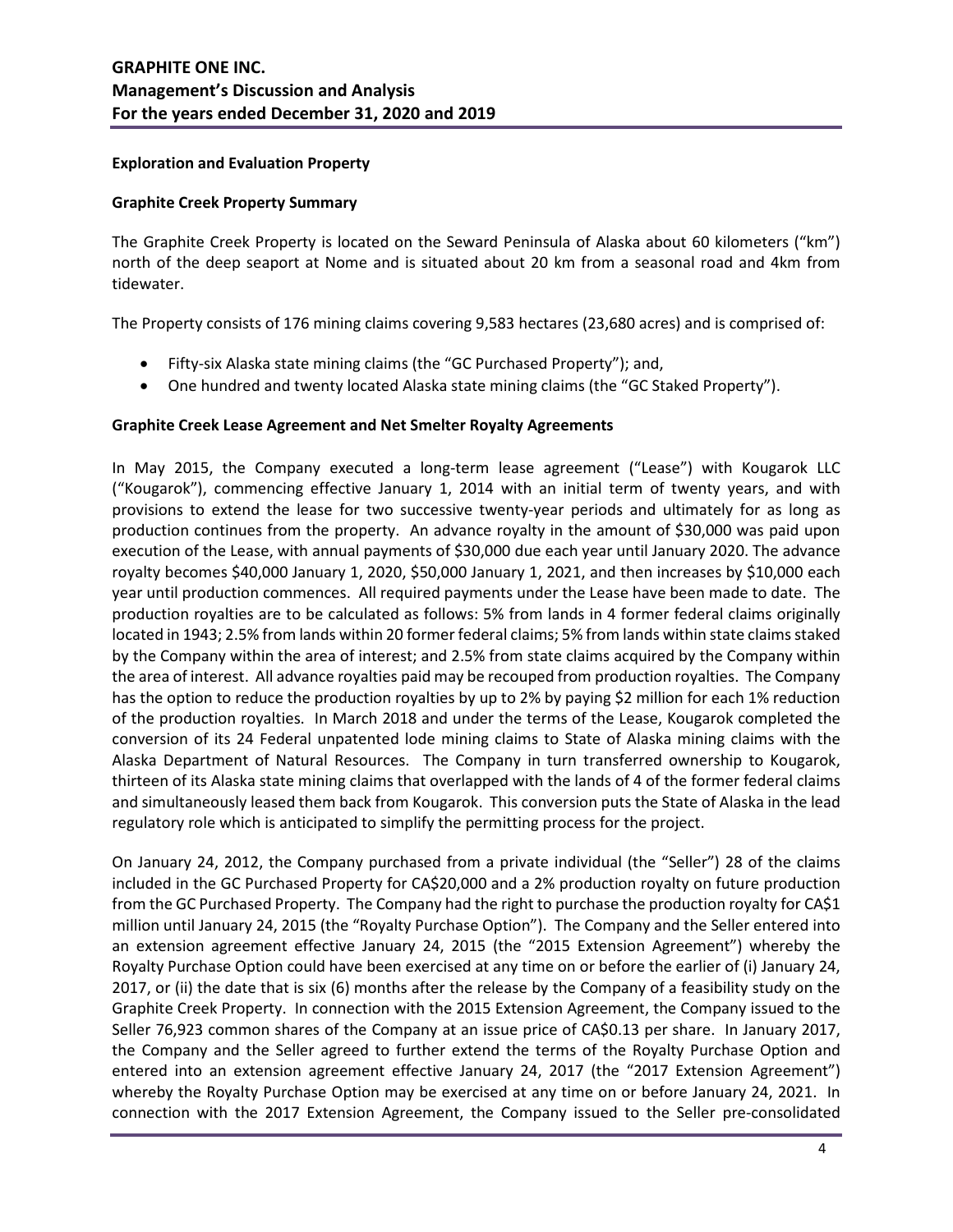1,666,667 common shares of the Company at an issue price of CA\$0.09 per share and 1,153,846 common share purchase warrants of the Company. In October 2020, the Company exercised the Royalty Purchase Option and acquired the 2% production royalty. In settlement of this purchase, the Company issued 2,500,000 Common Shares and 2,500,000 Warrants (the "Warrants"). On March 15, 2021, the Company exercised its right under the terms of the Warrants and accelerated their expiry date, if not exercised, to April 29, 2021.

During June 2015, the Company purchased from another private individual the balance of the GC Purchased Property (28 Alaska state mining claims covering the same lands as the 28 Alaska state mining claims acquired in January 2012) for \$50,000, the issuance of 3 million common shares of the Company at a fair value of CA\$270,000 and a royalty interest equal to 1% of the Net Smelter Returns received by the Company on production from the claims. The Company has the right to purchase the royalty for \$500,000 at any time within 36 months following the start of mine production.

The Company located an additional 43 Alaska state mining claims in 2015, bringing the total to 176 Alaska state claims, for a total area of 9,583 hectares (23,680 acres) covering the project area. The new claims include eight on Alaska select and transferred lands and 35 on unselected Alaska state land, which will require selection and transfer to be active. These new claims cover areas adjacent to the Graphite Creek deposit for potential infrastructure needs and access to tide water.

# **TRU Graphite Reports**

In 2014, TRU Group was commissioned by the Company to identify options for the Graphite Creek Project with a focus on matching the resources to up-market functionalized end uses for graphite (Stage A). In 2015, TRU Group undertook a second stage of study (Stage B) to conduct test work and determine the characteristics of the graphite. On April 15, 2015, the Company announced receipt of TRU Group's Stage B Report (see the Company's press release dated April 15, 2015) which revealed that Graphite Creek graphite has unique characteristics, including spheroidal shaped graphite, high proportions of coarse flake graphite with high aspect ratios and naturally expanded/exfoliated flake graphite. TRU Group also identified the need for additional research and development to more fully understand these characteristics and the impact on processing and finished products. As a result of the importance of this development, the Company suspended work on its PEA in order to incorporate the findings from the Stage B Report into the PEA.

In November 2015, the Company engaged TRU Group to produce trial spherical graphite lab samples for internal assessment of electrochemical performance and for potential end-user evaluation. In May 2016, the Company announced the successful production of premium grade spheroidized graphite ("SPG") from 99.98% Cg purified graphite (see the Company's press release dated May 5, 2016), with yield in these first trial runs averaging 74.6%. The results of Phase 5 of the Company's Exploratory Product Development have shown that first discharge capacity of the samples approached, and in one case equaled the theoretical maximum capacity of natural graphite and results from repeat charge/discharge cycles confirm high performance, repeatability and stability of GPH STAX graphite (see the Company's press release dated May 20, 2016).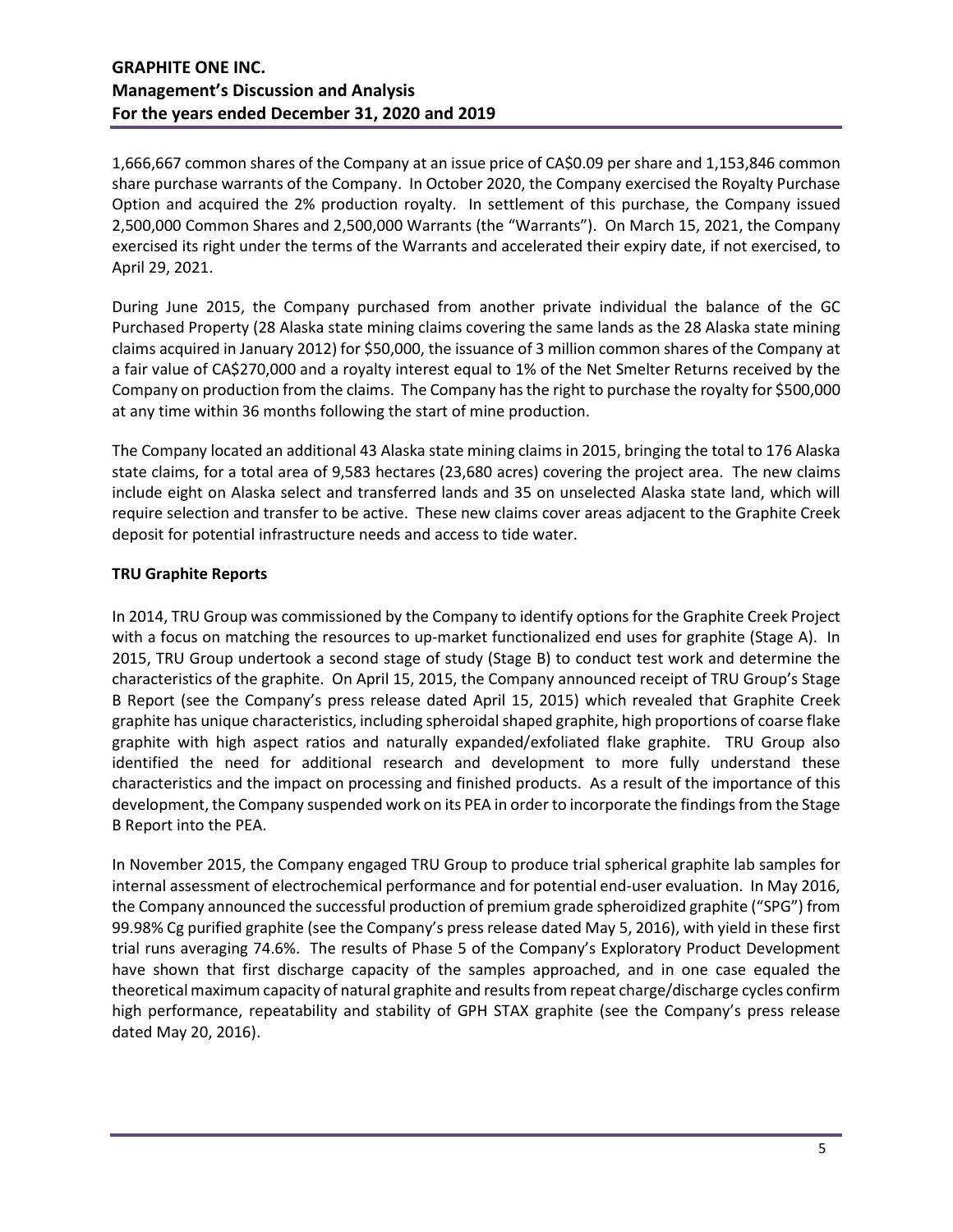#### **Preliminary Economic Assessment**

In January 2017, the Company announced the results of its PEA for the Graphite Creek Project. The Project is conceived as a vertically integrated manufacturer of high grade Coated Spherical Graphite ("CSG") with mining and processing facilities near Nome, Alaska and advanced material processing done at a dedicated graphite product manufacturing facility situated, for the purposes of the PEA, in Washington State.

The PEA projects an estimated Net Present Value ("NPV") for the Project on a pre-tax basis of \$1,037 million using a 10% discount rate, with an Internal Rate of Return ("IRR") of 27%. On a post-tax basis, the NPV is projected at \$616 million using a 10% discount rate, with an Internal Rate of Return ("IRR") of 22%. Combined federal taxes, state taxes and royalties are about \$2,163 million or 32% of earnings before depreciation, interest and taxes ("EBDIT"). Annual production of CSG and other graphite specialty materials is projected at 55,350 metric tonnes when full production is reached in Year 6. The PEA is based on 40 years of indicated and inferred resources grading 7% Cg (graphite) that have been identified in the target exploitation zone to sustain full scale operations, notwithstanding additional potential resources immediately outside the target zone or the broader Graphite Creek property.

| Summary of the Project's Pre-Tax Financial Results (US\$ Million)  |         |  |  |  |  |
|--------------------------------------------------------------------|---------|--|--|--|--|
| Project Earnings before Depreciation, Interest and Taxes (EBDIT)   | \$6,696 |  |  |  |  |
| Net Cash Flow                                                      | \$6,268 |  |  |  |  |
| NPV of Net Cash Flow at 10% Discount Rate                          | \$1,037 |  |  |  |  |
| <b>IRR</b>                                                         | 27%     |  |  |  |  |
| Payback Period in Production Year                                  | 4       |  |  |  |  |
|                                                                    |         |  |  |  |  |
| Summary of the Project's Post-Tax Financial Results (US\$ Million) |         |  |  |  |  |
|                                                                    |         |  |  |  |  |
| <b>Project Earnings Post-tax</b>                                   | \$4,533 |  |  |  |  |
| Capital Outlay and NSR Buyout/Buydown                              | \$433   |  |  |  |  |
| Net Cash Flow Post-tax                                             | \$4,100 |  |  |  |  |
| NPV of Net Cash Flow at 10% Discount Rate                          | \$616   |  |  |  |  |
| <b>IRR</b>                                                         | 22%     |  |  |  |  |

Pending a detailed graphite market study, the PEA is based on a selling price of \$6,200 per tonne for CSG and an average selling price of \$1,500 per tonne for Purified Graphite Powders. The Project's average blended price of its manufactured products is expected to be \$5,054 per tonne, ex plant, on a 2016 constant US dollar basis. This is expected to generate cash earnings of \$182 million per year on sales of \$280 million at full capacity with a consolidated operating margin ("EBDIT") of 63% on sales. CSG will dominate output and is expected to account for 75% of sales volume and 93% of sales revenue, or \$260 million, of the total. Purified graphite powders will account for the balance with sales of \$20 million.

#### **Mineral Resource Estimates**

The Company's mineral resources as identified in the PEA contain an estimated 10.3 million tonnes classified as Indicated Resources averaging 7.2% Cg, and 71.2 million tonnes classified as Inferred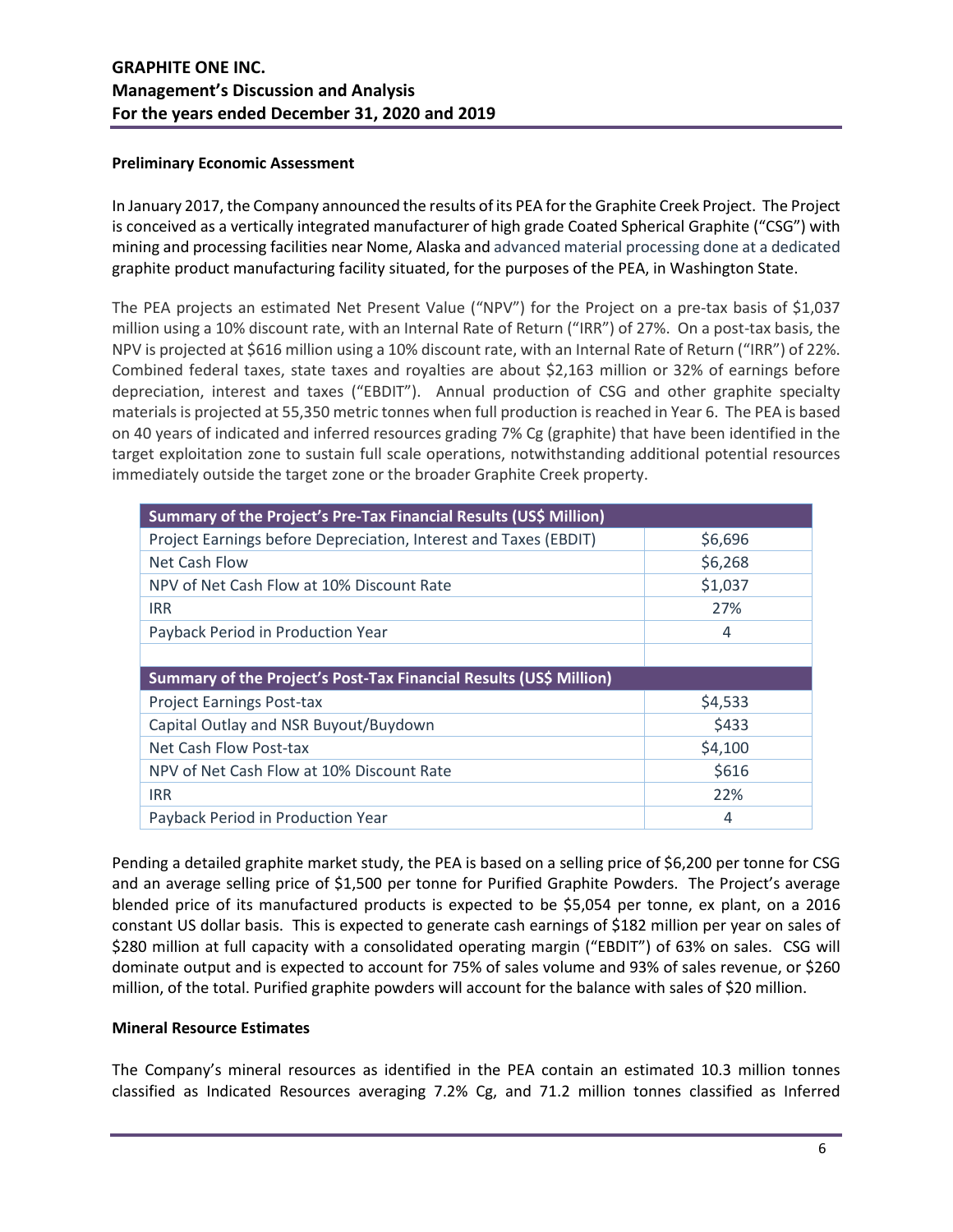Resources grading 7.0% Cg, both at 6% graphitic carbon ("Cg") cut-off grade. The resource estimates are summarized in the table below.

| Graphite Creek Mineral Resource Estimates - January 2017 <sup>c</sup> |         |            |                               |  |  |  |  |  |
|-----------------------------------------------------------------------|---------|------------|-------------------------------|--|--|--|--|--|
| <b>Mineral Resource</b>                                               | Tonnage | Graphite % | In Situ Graphite <sup>b</sup> |  |  |  |  |  |
| (Million Tonnesb)<br>Classification <sup>a</sup>                      |         | (% Cg)     | (000's Tonnes <sup>b</sup> )  |  |  |  |  |  |
| Indicated                                                             | 10.3    | 7.2        | 1,133,000                     |  |  |  |  |  |
| Inferred                                                              | 71 2    | 7.0        | 1,109,000                     |  |  |  |  |  |

- a: This resource estimate uses a 6.0 % Cg cut-off grade with a resource recovery of 80 to 95% Graphite concentrate with average selling price of \$5,054/tonne.
- b: The tonnage and in situ graphite (metric tonnes) have been rounded off to the nearest thousand, and therefore may not tally due to rounding.
- c: Mineral resources are not mineral reserves and do not have demonstrated economic viability. There is no guarantee that all or any part of the mineral resource will be converted into a mineral reserve.

The mineral resource estimate was prepared by R. James Robinson, P.Geo of TRU Group Inc., who is an independent Qualified Persons under National Instrument 43-101, using the most current Canadian Institute of Mining, Metallurgy and Petroleum (CIM) Standards on Mineral Resources and Reserves, Definitions and Guidelines.

Resource estimates are based on cumulative drill data from the Company's 2012, 2013 and 2014 drill programs, totaling 48 holes and about 7,500 metres of drilling.

The Project's economic analysis has been designed based on the 6% mining cut-off grade, producing the desired 7.0% Cg mill-feed head grade. The scale of available material at 7% Cg is estimated to be 43.66 million tonnes using both Indicated and Inferred Resources, sufficient to support over 40 years of mining at full-scale production of 1,018,000 tonnes per year.

# **Graphite Creek Mine**

The Graphite Creek Mine (the "Mine") has been designed to operate on a 24-hour per day schedule (assuming two 12-hour shifts per day) on a year-round basis. When in full production in Year 6, the mine plan proposes delivering 1,018,000 tpy of graphite mineralized material to a nearby Mineral Processing Plant ("Processing Plant"). The PEA assumes mining would be performed year-round with owneroperated equipment.

# **Processing Plant**

The proposed Processing Plant, to be located at the Mine when at full production capacity, is to receive from the Mine 1,018,000 tpy of graphite mineralization grading 7% Cg and extract and recover 60,000 tpy of concentrate, grading 95% Cg. Graphite recovery during mineral processing is assumed under optimized conditions to reach 80%. The single concentrate recovered would be packaged in one tonne super sacks, placed in 20 tonne shipping containers and trucked to the Port of Nome. The containers would be loaded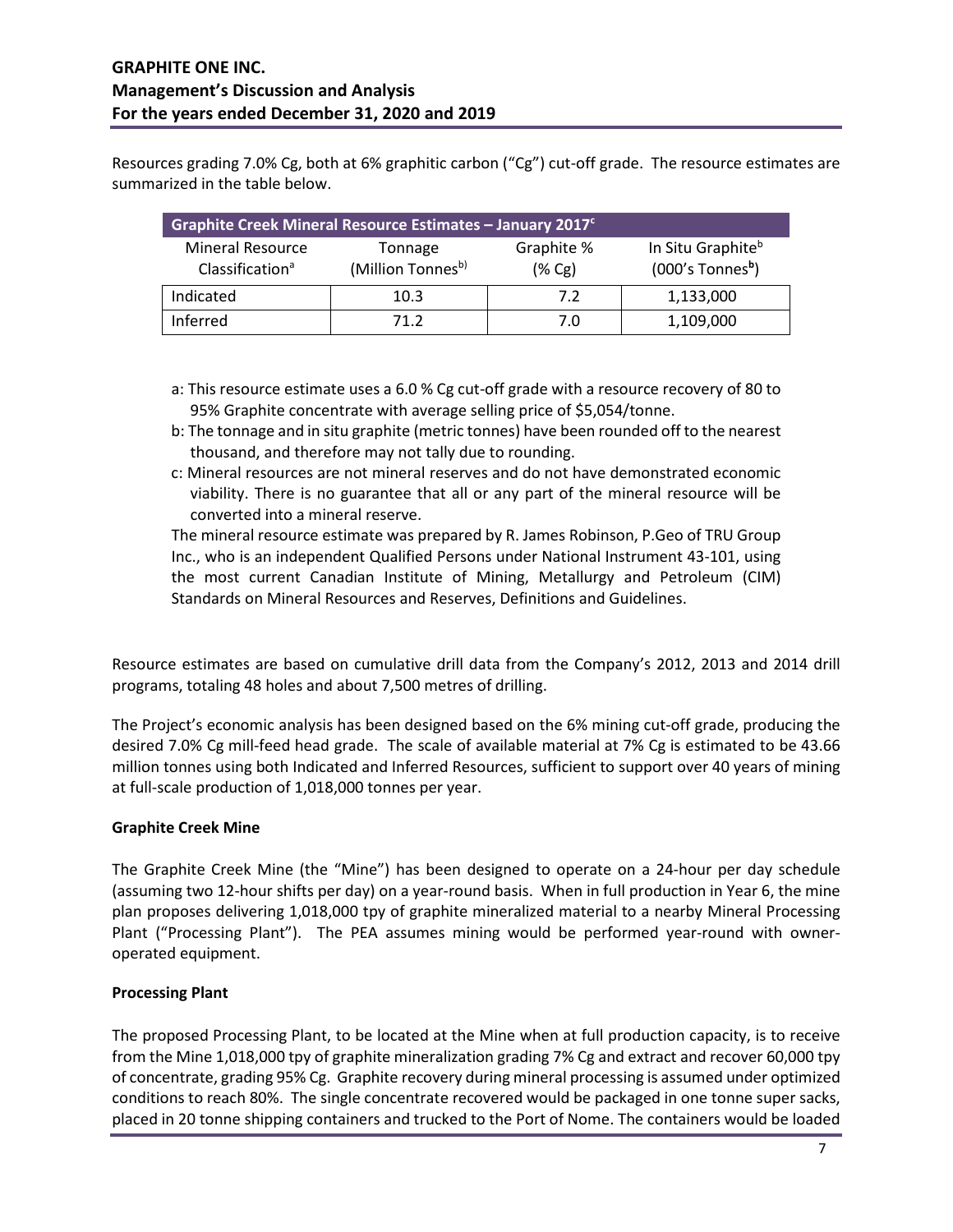onto barges during the seasonal shipping window and delivered to the Product Manufacturing Plant (the "Manufacturing Plant").

### **Manufacturing Plant**

For purposes of the PEA, the Manufacturing Plant is assumed to be situated on a brownfield industrial site in Washington State serviced by public utilities with developed road and rail infrastructure. Criteria relevant to deciding its location include power cost, availability of industrial zoned land, proximity to tidewater and port facilities, and infrastructure that supports both the workforce and delivery logistics for input materials, services and finished products. The Company is identifying suitable locations for the Manufacturing Plant site.

The Manufacturing Plant would receive 60,000 tpy of concentrate grading 95% Cg from the Processing Plant. It would then be purified under an inert atmosphere to at least 99.95% Cg. Spherical graphite size fractions suitable for lithium-ion batteries are combined with coating precursor. The 'green' surface coated graphite product is heat treated in kiln type furnaces to harden the coating and into the final spherical graphite product.

Finished products at full production are projected to include:

- 41,850 tpy of Coated Spherical Graphite with a minimum purity of 99.95% Cg for the EV Li-ion battery market; and,
- 13,500 tpy Purified Graphite Powders, 99.8% Cg, <20 microns, suitable for lubricants, friction products, conductive polymers, specialty powder and metallurgical additives.

#### **Project Capital Cost Summary**

Estimated capital costs for mining operations, the Processing Plant and the Manufacturing Plant and infrastructure are summarized in the table below and estimated to be \$363 million. The plant capital expenditures were spread over three years and ramp up to full production at 60,000 tpy of graphite concentrate at the Processing Plant in Year Six of production. The Manufacturing Plant would concurrently reach full capacity of 55,350 tpy of graphite products. No contingency is included for the two plants. Indirect costs were assumed to be 33% of direct costs: 20% for EPCM (engineering, procurement, construction & management), 10% for freight and capital spare parts, and 3% for commissioning and start-up costs.

| <b>Capital Cost Estimates, Mine and Plants</b>                       |       |  |  |  |  |
|----------------------------------------------------------------------|-------|--|--|--|--|
| <b>Capital Cost</b><br><b>Operations Category</b><br>(US\$ millions) |       |  |  |  |  |
| Mine & Processing Plant                                              | \$233 |  |  |  |  |
| <b>Product Manufacturing Plant</b>                                   | \$130 |  |  |  |  |
| <b>Total All Operations</b>                                          | \$363 |  |  |  |  |

# **Project Operating Cost Summary**

Operating costs at full capacity for the Mine, Processing Plant and Infrastructure, and the Manufacturing Plant are estimated to be \$98 million per year, as summarized in the table below. On a plant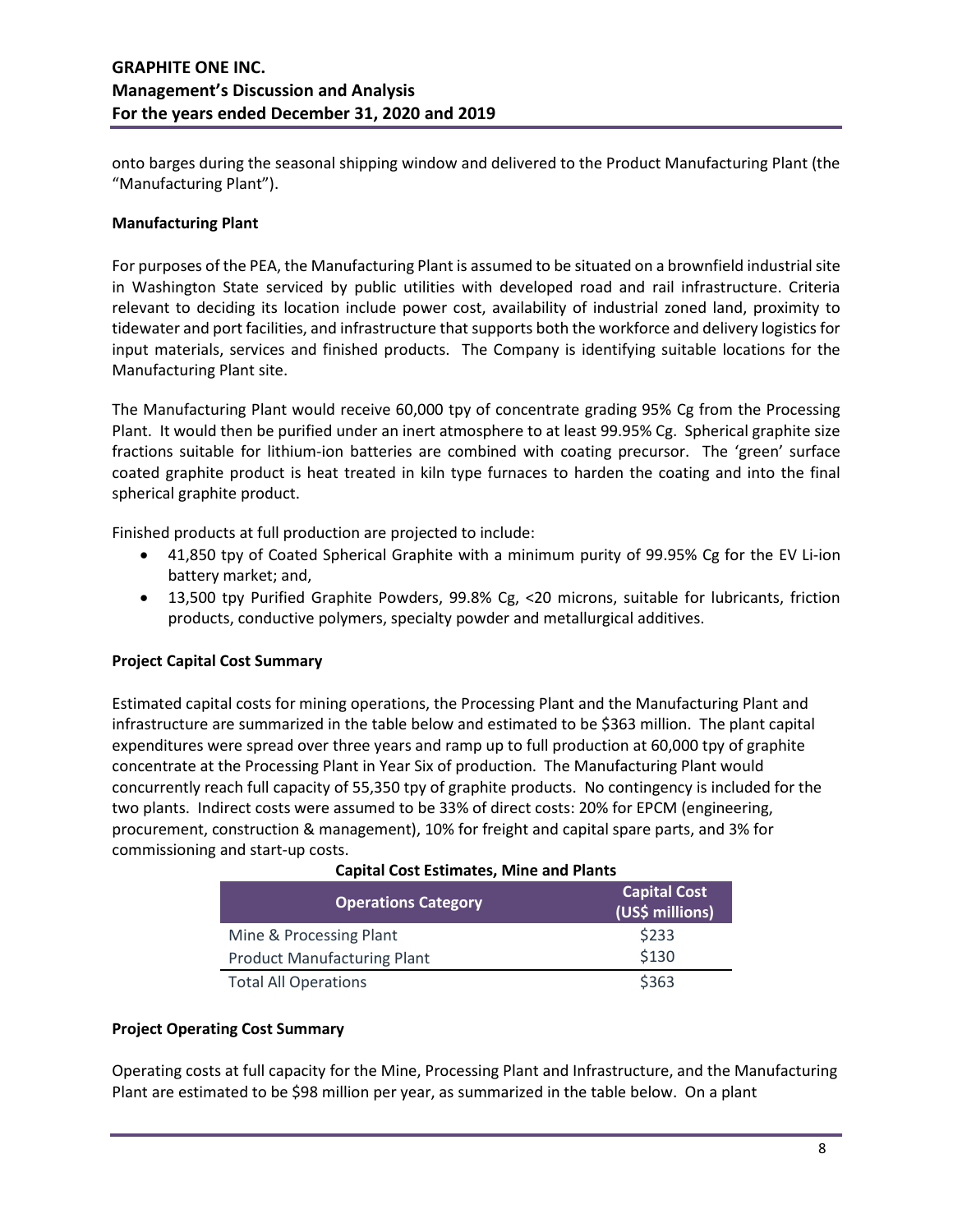input/output basis, the total project operating cost equates to \$96 per tonne of processing plant feed or \$1,774 per tonne of finished graphite product.

| <b>MAJOR OPERATING COST ITEM</b>                                            | <b>Mining</b><br>(US\$000) | <b>Mineral</b><br><b>Processing</b><br>(US\$000) | <b>Product</b><br><b>Manufacturing</b><br>(US\$ 000) | Integrated<br>Project<br>(US\$ 000) |
|-----------------------------------------------------------------------------|----------------------------|--------------------------------------------------|------------------------------------------------------|-------------------------------------|
| Labour                                                                      | \$21,887                   | \$12,170                                         | \$7,270                                              | \$41,327                            |
| Energy (Power and Diesel) $1$                                               |                            | \$9,900                                          | \$14,900                                             | \$24,800                            |
| <b>Equipment Operation</b>                                                  | \$2,800                    |                                                  |                                                      | \$2,800                             |
| Consumables                                                                 |                            | \$3,300                                          | \$7,100                                              | \$10,400                            |
| Maintenance & Supplies                                                      | \$1,781                    | \$2,700                                          | \$3,600                                              | \$8,081                             |
| Miscellaneous                                                               | \$1,273                    |                                                  |                                                      | \$1,273                             |
| <b>Concentrate Shipping</b>                                                 |                            | \$1,800                                          | \$7,698                                              | \$9,498                             |
| <b>Total Operating Cost (OPEX)</b>                                          | \$27,741                   | \$29,870                                         | \$40,568                                             | \$98,179                            |
|                                                                             |                            |                                                  |                                                      |                                     |
| <b>Operating Expenses per tonne</b>                                         | (US\$)                     | (US <sub>5</sub> )                               | (US <sub>5</sub> )                                   | (US <sub>5</sub> )                  |
| <b>Processing Plant Feed</b>                                                | \$27                       | \$29                                             | \$40                                                 | \$96                                |
| Concentrate                                                                 | \$462                      | \$498                                            | \$676                                                | \$1,636                             |
| <b>Graphite Product</b>                                                     | \$501                      | \$540                                            | \$733                                                | \$1,774                             |
| Notated The mining energy sect is included in Mineral Processing Plant sect |                            |                                                  |                                                      |                                     |

Notes: 1 The mining energy cost is included in Mineral Processing Plant cost

The complete PEA can be obtained from the Company's website at *graphiteoneresources.com* or on the SEDAR at *www.sedar.com*.

#### **Alaska Industrial Development and Export Authority**

In February 2017 the Company and the Alaska Industrial Development and Export Authority ("AIDEA") announced that they had entered into a Memorandum of Understanding ("MOU") to explore opportunities to collaborate on the development of Graphite One's proposed project as outlined in the PEA (see Press Release of February 16, 2017).

#### **2018 Field Program and May 2019 Updated Resource Estimate**

During the summer and fall of 2018, the Company conducted a field program that comprised 801 metres in six core holes. The drill holes were angled to perpendicularly intercept the projected graphite material zones with the objective of determining their true thickness. Results from all 2018 drill holes were consistent with previous drilling in the graphite mineralized zones, including significant high-grade intercepts with Cg values greater than 10 percent.

The field program also included preliminary field surveying and an aerial LiDAR survey along possible access routes. Surface water sampling and anadromous fish surveys were also conducted, which added to the environmental baseline studies from prior years.

Further to the 2018 drill program, the Company issued an updated resource estimate in May 2019. The results from the drill program moved a portion of the previously released resource estimate set forth in the PEA from Indicated to Measured Resource status.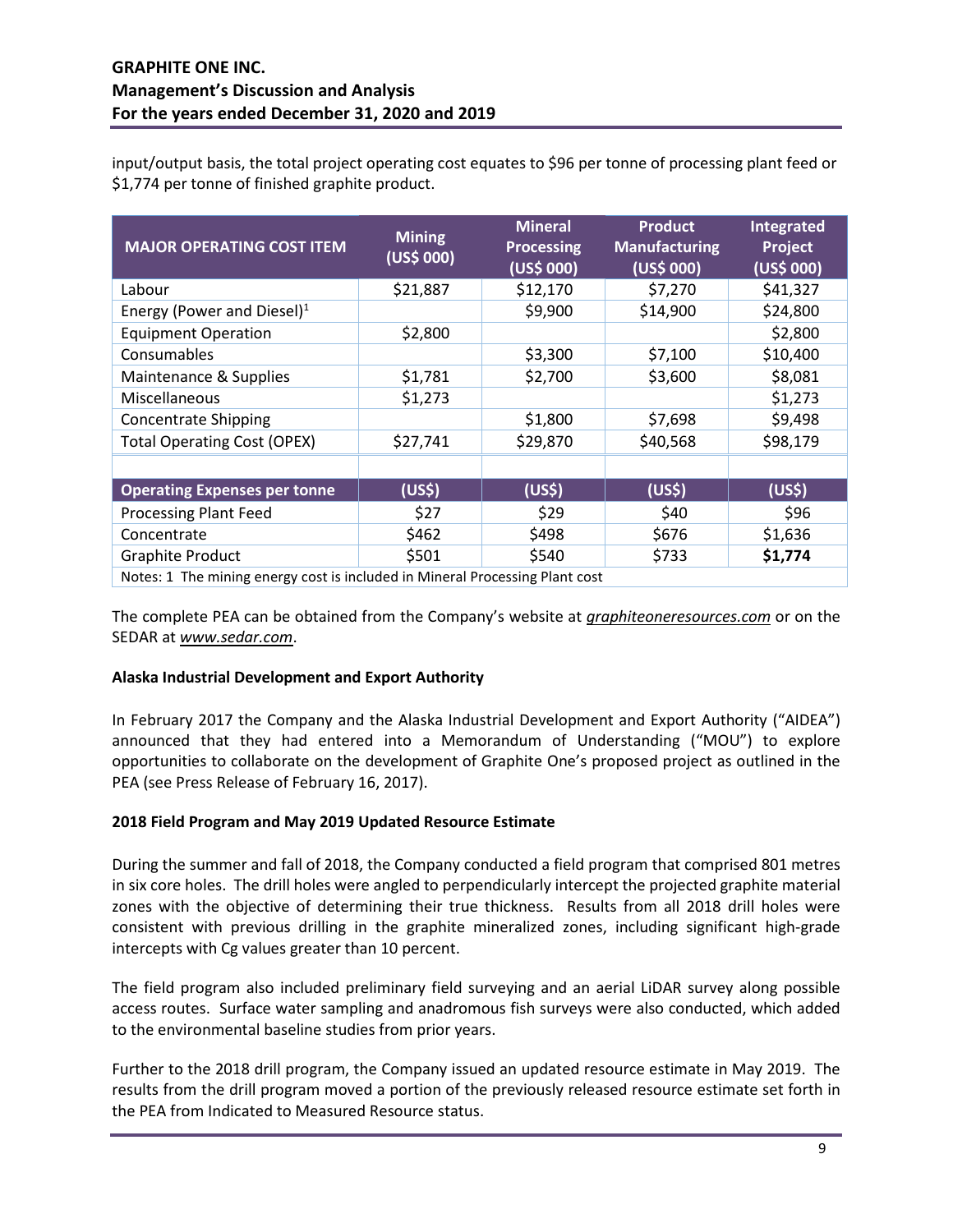Following are the highlights of the 2019 updated resource estimate as compared to the estimate reported in the PEA.

- Infill drilling results from 2018 and a more detailed block model have elevated a portion of the resource to Measured Resources, totaling 1.69 Mt at 8.0% Cg and 0.14 Mt of contained graphite.
- Total Measured and Indicated Resources are 10.95 Mt at 7.8% Cg with 0.85 Mt of contained graphite. This represents a 6% increase in tonnage, an 8% improvement in grade and a 14% increase in contained graphite when compared to the PEA's Indicated Resource results.
- Inferred Resources totaled 91.89 Mt at 8.0% Cg with 7.3 Mt of contained graphite. This represents an increase in tonnage, grade and contained graphite when compared to the PEA's Inferred Resources and supports the potential of a long-term mine life described by the PEA.
- High-grade graphite mineralization is present at the surface and has been extended to depths of over 200 m by drilling.
- The deposit remains open along strike in both the east and west directions, as well as down dip.
- The updated resource estimate provided direction for continued drilling which would form the basis for the Pre-Feasibility Study ("PFS"), the next phase for the Project.

The updated mineral resource estimate for the Graphite Creek Project is summarized in the following table and is compared to the previous mineral resource estimate reported in the PEA.

The PEA presented a cut-off grade of 6.0% Cg "as it would produce mill feed grading 7% percent Cg. This has been determined to be the minimum grade required to support economically viable graphite production in western Alaska."<sup>[1](#page-9-0)</sup> With this guidance, a cut-off grade of 5.0% Cg for the updated resource estimate was selected as it resulted in Cg grades in excess of 7% in all resource categories. The selected cut-off grades in each case are highlighted in the table below.

<span id="page-9-0"></span><sup>1</sup> Page 14-7; NI 43-101 Preliminary Economic Analysis on the Graphite One Project; dated June 30, 2017 and filed July 12, 2017; Prepared by TRU Group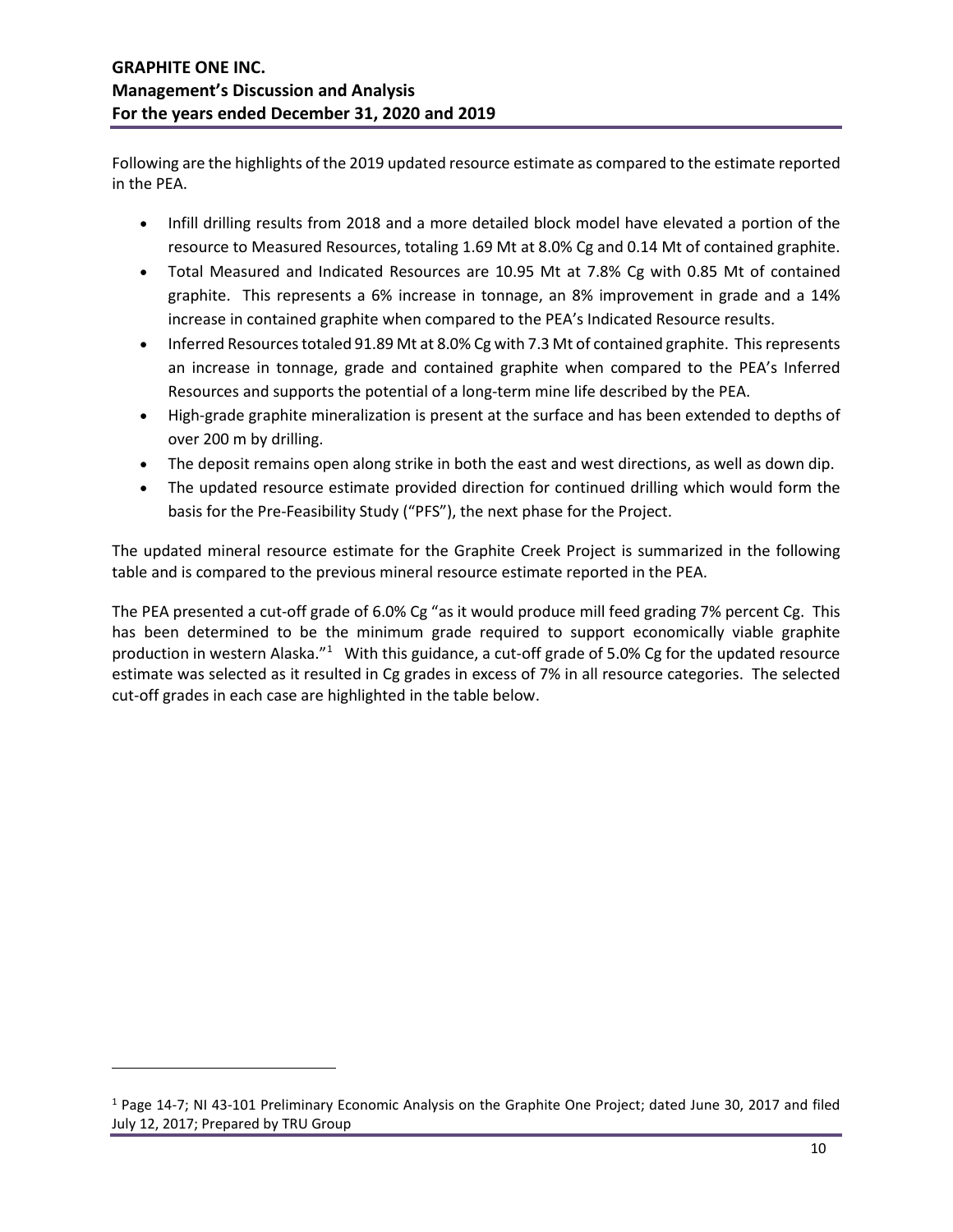# **GRAPHITE ONE INC. Management's Discussion and Analysis For the years ended December 31, 2020 and 2019**

|                                                                                                                                                                                                                                                                                                                                                                                                                                                                                                                                                                                                                                   | Graphite Creek Resource Estimate Update: May 2019 |                            |                                                    |                                                 | Comparison of Estimated Resources - May 2019 Resource Opdate to PEA Dated June 30, 2017<br>PEA June 30, 2017 |                                              |                                           |                                                 |                                                            |
|-----------------------------------------------------------------------------------------------------------------------------------------------------------------------------------------------------------------------------------------------------------------------------------------------------------------------------------------------------------------------------------------------------------------------------------------------------------------------------------------------------------------------------------------------------------------------------------------------------------------------------------|---------------------------------------------------|----------------------------|----------------------------------------------------|-------------------------------------------------|--------------------------------------------------------------------------------------------------------------|----------------------------------------------|-------------------------------------------|-------------------------------------------------|------------------------------------------------------------|
| <b>MINERAL</b><br><b>RESOURCE</b><br><b>CLASSIFICATION</b>                                                                                                                                                                                                                                                                                                                                                                                                                                                                                                                                                                        | <b>CUT-OFF</b><br><b>GRADE</b><br>(% Cg)          | (MILLION<br><b>TONNES)</b> | <b>TONNAGE GRAPHITE</b><br><b>GRADE</b><br>$(*cg)$ | <b>CONTAINED</b><br><b>GRAPHITE</b><br>(TONNES) | <b>CUT-OFF</b><br><b>GRADE</b><br>$(\% \, \text{Cg})$                                                        | <b>TONNAGE</b><br>(MILLION<br><b>TONNES)</b> | <b>GRAPHITE</b><br><b>GRADE</b><br>(% Cg) | <b>CONTAINED</b><br><b>GRAPHITE</b><br>(TONNES) | <b>MINERAL</b><br><b>RESOURCE</b><br><b>CLASSIFICATION</b> |
|                                                                                                                                                                                                                                                                                                                                                                                                                                                                                                                                                                                                                                   | 4.0                                               | 125.48                     | 7.1%                                               | 8,850,296                                       | 4.0                                                                                                          | 121.62                                       | 6.2%                                      | 7,591,000                                       |                                                            |
|                                                                                                                                                                                                                                                                                                                                                                                                                                                                                                                                                                                                                                   | 5.0                                               | 91.89                      | 8.0%                                               | 7,342,883                                       | 5.0                                                                                                          | 105.81                                       | 6.5%                                      | 6,881,000                                       |                                                            |
| <b>TAKE</b> REED                                                                                                                                                                                                                                                                                                                                                                                                                                                                                                                                                                                                                  | 6.0                                               | 65.94                      | 9.0%                                               | 5,922,778                                       | 6.0                                                                                                          | 71.24                                        | 7.0%                                      | 4,969,000                                       | <b>TAFFREE</b>                                             |
|                                                                                                                                                                                                                                                                                                                                                                                                                                                                                                                                                                                                                                   | 7.0                                               | 44.01                      | 10.2%                                              | 4,504,835                                       | 7.0                                                                                                          | 22.24                                        | 8.2%                                      | 1,823,000                                       |                                                            |
|                                                                                                                                                                                                                                                                                                                                                                                                                                                                                                                                                                                                                                   | 8.0                                               | 29.77                      | 11.6%                                              | 3,440,831                                       | 8.0                                                                                                          | 8.79                                         | 9.3%                                      | 817,000                                         |                                                            |
|                                                                                                                                                                                                                                                                                                                                                                                                                                                                                                                                                                                                                                   | 4.0                                               | 12.57                      | 6.9%                                               | 864,110                                         | 4.0                                                                                                          | 17.34                                        | 6.4%                                      | 1,111,000                                       |                                                            |
| <b>Malchie</b> S                                                                                                                                                                                                                                                                                                                                                                                                                                                                                                                                                                                                                  | 5.0                                               | 9.26                       | 7.7%                                               | 715,363                                         | 5.0                                                                                                          | 15.10                                        | 6.7%                                      | 1,009,000                                       | <b>MOVEMED</b>                                             |
|                                                                                                                                                                                                                                                                                                                                                                                                                                                                                                                                                                                                                                   | 6.0                                               | 6.45                       | 8.7%                                               | 561,470                                         | 6.0                                                                                                          | 10.32                                        | 7.2%                                      | 744,000                                         |                                                            |
|                                                                                                                                                                                                                                                                                                                                                                                                                                                                                                                                                                                                                                   | 7.0                                               | 4.32                       | 9.8%                                               | 423,790                                         | 7.0                                                                                                          | 4.46                                         | 8.2%                                      | 367,000                                         |                                                            |
|                                                                                                                                                                                                                                                                                                                                                                                                                                                                                                                                                                                                                                   | 8.0                                               | 2.80                       | 11.1%                                              | 309,862                                         | 8.0                                                                                                          | 2.07                                         | 9.1%                                      | 189,000                                         |                                                            |
|                                                                                                                                                                                                                                                                                                                                                                                                                                                                                                                                                                                                                                   | 4.0                                               | 2.19                       | 7.2%                                               | 157,634                                         | 4.0                                                                                                          | 0.00                                         | 0.0%                                      | 0                                               |                                                            |
| MEASURED                                                                                                                                                                                                                                                                                                                                                                                                                                                                                                                                                                                                                          | 5.0                                               | 1.69                       | 8.0%                                               | 135,171                                         | 5.0                                                                                                          | 0.00                                         | 0.0%                                      | 0                                               | MEASURED                                                   |
|                                                                                                                                                                                                                                                                                                                                                                                                                                                                                                                                                                                                                                   | 6.0                                               | 1.22                       | 9.0%                                               | 109,456                                         | 6.0                                                                                                          | 0.00                                         | 0.0%                                      | 0                                               |                                                            |
|                                                                                                                                                                                                                                                                                                                                                                                                                                                                                                                                                                                                                                   | 7.0                                               | 0.84                       | 10.1%                                              | 84,904                                          | 7.0                                                                                                          | 0.00                                         | 0.0%                                      | 0                                               |                                                            |
|                                                                                                                                                                                                                                                                                                                                                                                                                                                                                                                                                                                                                                   | 8.0                                               | 0.57                       | 11.3%                                              | 64,825                                          | 8.0                                                                                                          | 0.00                                         | 0.0%                                      | 0                                               |                                                            |
|                                                                                                                                                                                                                                                                                                                                                                                                                                                                                                                                                                                                                                   |                                                   |                            |                                                    |                                                 |                                                                                                              |                                              |                                           |                                                 |                                                            |
|                                                                                                                                                                                                                                                                                                                                                                                                                                                                                                                                                                                                                                   | 4.0                                               | 14.76                      | 6.9%                                               | 1,021,744                                       | 4.0                                                                                                          | 17.34                                        | 6.4%                                      | 1,111,000                                       |                                                            |
|                                                                                                                                                                                                                                                                                                                                                                                                                                                                                                                                                                                                                                   | 5.0                                               | 10.95                      | 7.8%                                               | 850,534                                         | 5.0                                                                                                          | 15.10                                        | 6.7%                                      | 1,009,000                                       |                                                            |
|                                                                                                                                                                                                                                                                                                                                                                                                                                                                                                                                                                                                                                   | 6.0                                               | 7.67                       | 8.8%                                               | 670,926                                         | 6.0                                                                                                          | 10.32                                        | 7.2%                                      | 744,000                                         |                                                            |
|                                                                                                                                                                                                                                                                                                                                                                                                                                                                                                                                                                                                                                   | 7.0                                               | 5.16                       | 9.9%                                               | 508,694                                         | 7.0                                                                                                          | 4.46                                         | 8.2%                                      | 367,000                                         |                                                            |
| Washington river                                                                                                                                                                                                                                                                                                                                                                                                                                                                                                                                                                                                                  | 8.0                                               | 3.37                       | 11.1%                                              | 374,687                                         | 8.0                                                                                                          | 2.07                                         | 9.1%                                      | 189,000                                         | - Metapolitics ,                                           |
| Notes to the Mineral Resource Estimate:                                                                                                                                                                                                                                                                                                                                                                                                                                                                                                                                                                                           |                                                   |                            |                                                    |                                                 |                                                                                                              |                                              |                                           |                                                 |                                                            |
| Mineral resources are not mineral reserves and do not have demonstrated economic viability. There is no guarantee that all or any part<br>1.<br>of the indicated or inferred mineral resource will be converted into a mineral reserve. The collective work to date from the Graphite Creek<br>Property indicates that while the project is in early stages of exploration/resource work that indications of the size and grade of the graphite<br>give suggestions that they are of high enough concentration to be of economic interest.<br>Values in the tables have been rounded. Totals may not tally due to rounding.<br>2. |                                                   |                            |                                                    |                                                 |                                                                                                              |                                              |                                           |                                                 |                                                            |

**Comparison of Estimated Resources - May 2019 Resource Update to PEA Dated June 30, 2017**

The 2018 summer field program provided the necessary information to complete the 2019 NI 43-101 Mineral Resource Update dated May 2, 2019. At the end of the program, the Company held its first Subsistence Advisory Council meeting with representatives appointed by the local communities. An overview of the project was presented, the 2018 summer work was reviewed and guidance was solicited for the 2019 plans.

In 2019, the Project's PFS commenced. The work included a late fall drilling program comprised of 3 geotechnical core holes primarily to collect data for mine design and engineering purposes. The 2019 field program also included, geotechnical analysis for tailings management and process plant sites, access route analysis, continuation of environmental baseline surveys, design of primary and secondary treatment facilities, financial modeling and preparation of metallurgical samples for testing. Meetings with the local communities continued in 2019 to provide project updates and to learn about any concerns.

The PFS work continued in 2020 with a resource update and work on open-pit mine engineering, facilities design, metallurgical testing, financial modeling, product development and report writing. Due to the late-season start to the 2019 drilling program, the completion and compilation of all drill results and geotechnical data analysis were not completed until the first quarter of 2020. By the second quarter of 2020, work on the PFS was significantly slowed because of impacts of COVID-19 followed by the need to efficiently utilize available funds. This persisted into Q1 2021. With the February 2021 funding, PFS work fully resumed with completion now estimated by August 2021.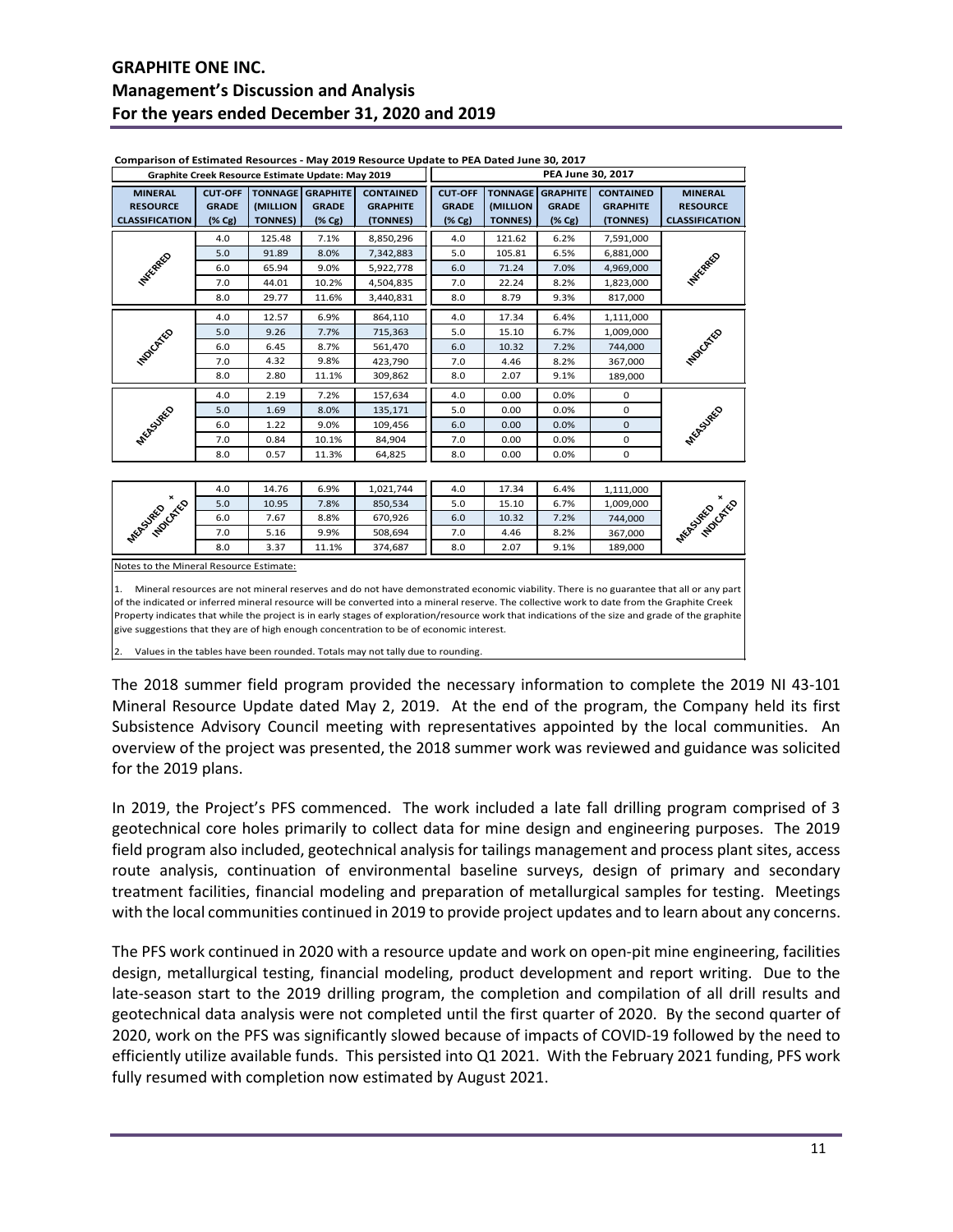### **Overall Financial Performance**

The Company has generated no operating revenue to date. The Company relies on the issuance of common shares as well as debt to finance exploration on its exploration and evaluation property, and to provide general operating working capital. The majority of the Company's expenditures relate to the acquisition and exploration of its exploration and evaluation property which is reflected in the Company's consolidated financial statements as capitalized exploration and evaluation costs.

### **Selected Annual Information**

The following table summarizes financial data for annual operations reported by the Company as at and for the years ended December 31, 2020, 2019 and 2018.

|                                                  | December 31, | December 31, | December 31, |
|--------------------------------------------------|--------------|--------------|--------------|
|                                                  | 2020         | 2019         | 2018         |
| Current assets (\$)                              | 134,718      | 423,591      | 511,918      |
| Exploration and evaluation property (\$)         | 20,646,057   | 15,881,167   | 11,423,274   |
| Total Assets (\$)                                | 20,906,385   | 16,455,307   | 11,961,634   |
| Current liabilities (\$)                         | 1,489,285    | 301,161      | 68,293       |
| Net loss (\$)                                    | 2,121,753    | 1,538,730    | 883,062      |
| Basic and diluted net loss per common share (\$) | 0.05         | 0.04         | 0.02         |
| Weighted average number of common shares         |              |              |              |
| outstanding                                      | 42,891,752   | 40,609,143   | 32,612,243   |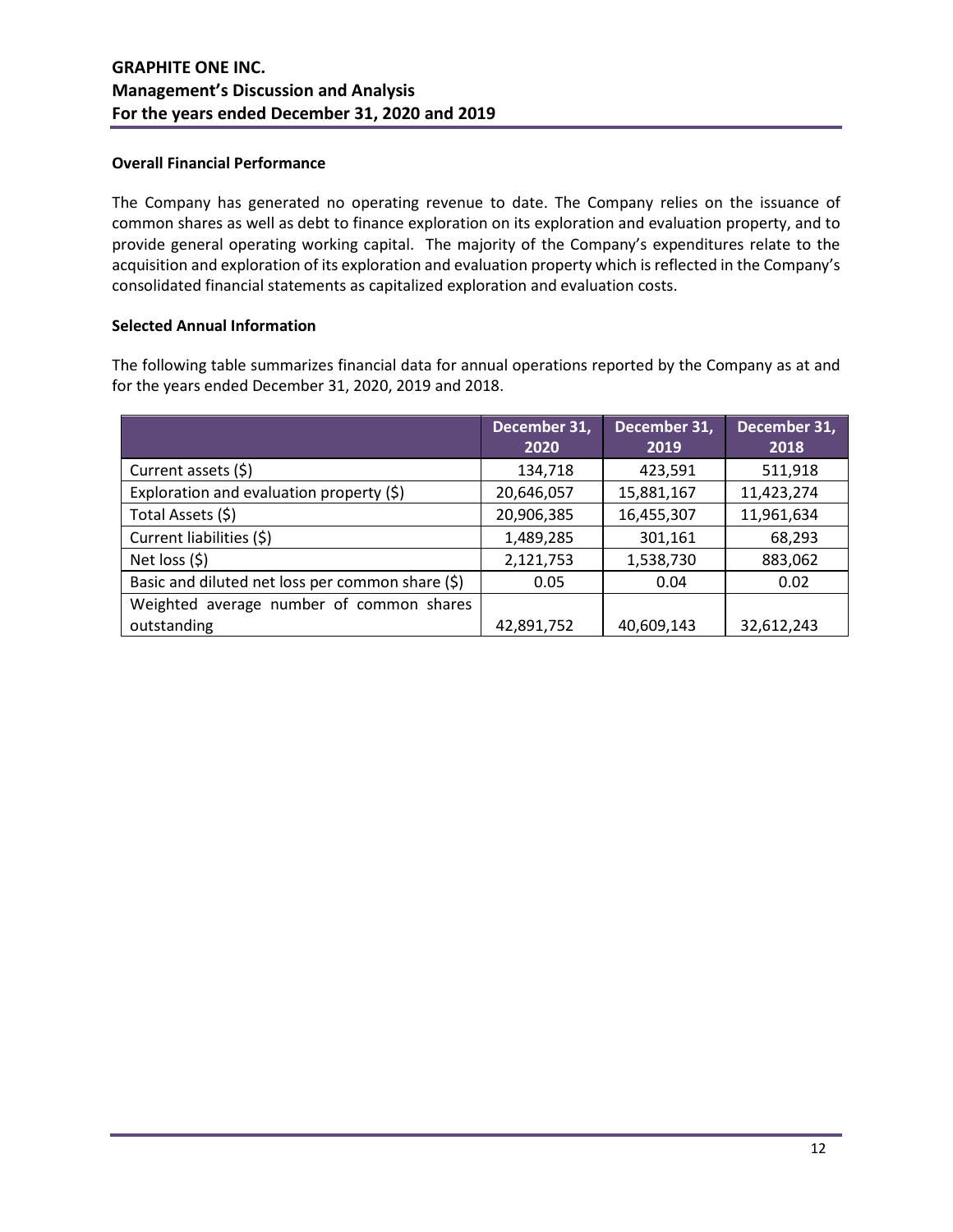### **Summary of Quarterly Results**

The following is a summary of selected financial data for the Company for the eight most recently completed quarters based on and derived from the unaudited consolidated financial statements of the Company.

| Period ended                                    | Dec 31<br>2020 | Sep 30<br>2020 | <b>Jun 30</b><br>2020 | Mar 31<br>2020 |
|-------------------------------------------------|----------------|----------------|-----------------------|----------------|
| Net loss $(5)$                                  | 275,977        | 418,382        | 726,489               | 706,905        |
| Basic and diluted loss<br>per common share (\$) | 0.00           | 0.01           | 0.02                  | 0.02           |

| Period ended                                    | Dec 31<br>2019 | Sep 30<br>2019 | <b>Jun 30</b><br>2019 | Mar 31<br>2019 |
|-------------------------------------------------|----------------|----------------|-----------------------|----------------|
| Net loss $(5)$                                  | 349,985        | 282,510        | 597,709               | 308,526        |
| Basic and diluted loss<br>per common share (\$) | 0.01           | 0.01           | 0.01                  | 0.01           |

The increase in expenses in Q1 2020 was primarily due to losses on the changes in foreign exchange and interest expense on the loans. Increased expenses in Q2 2020 reflect the recording of compensation increases that were retroactive to January 1, 2020 and the recording of performance bonuses and granting of share-based payments, plus the loan interest.

# **Results of Operations**

# **Three months ended December 31, 2020**

During the three months ended December 31, 2020 ("the last quarter of 2020"), the Company incurred a net loss of \$275,977 compared to a net loss of \$349,985 during the three months ended December 31, 2019 (the "last quarter of 2019").

General and administrative expenses consist of management fees and salaries, marketing and investor relations, office and administration and professional fees.

| Three months ended                                                                                                                             | December 31,<br>2020 |                                                |                                                 |  |  |  | December 31,<br>2019 |
|------------------------------------------------------------------------------------------------------------------------------------------------|----------------------|------------------------------------------------|-------------------------------------------------|--|--|--|----------------------|
| Management fees and salaries<br>Marketing and investor relations<br>Office and administration<br>Professional fees<br>Share-based compensation |                      | 238,029<br>55,127<br>43,747<br>31,369<br>4,447 | 150,379<br>37,947<br>46,670<br>18,879<br>75,386 |  |  |  |                      |
|                                                                                                                                                |                      | 372,719                                        | 329,261                                         |  |  |  |                      |

 Management fees and salaries increased in the three months ended December 31, 2020 when compared to the three months ended December 31, 2019 as the result of the increases to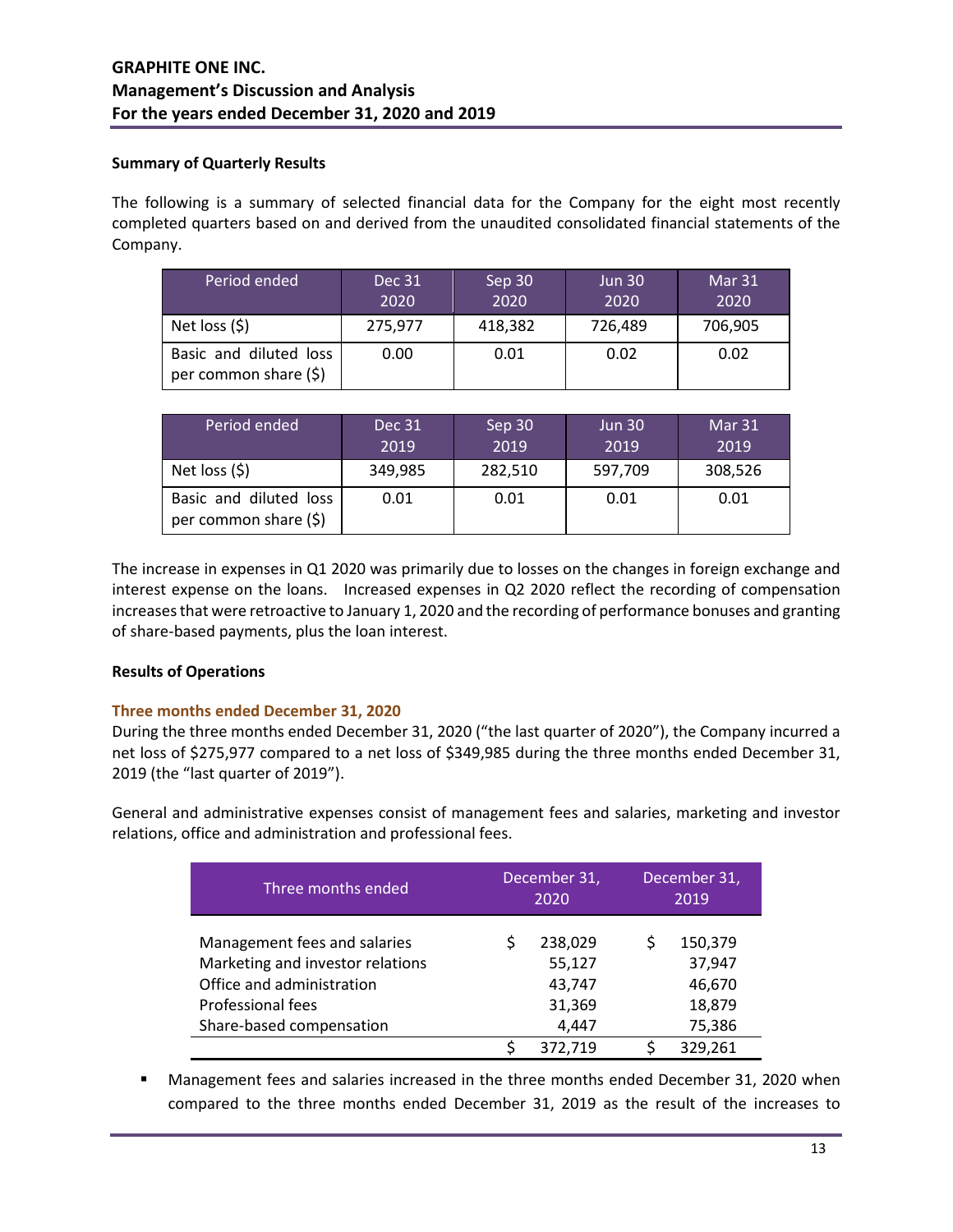management compensation retroactive to January 1, 2020 offset in part by a reduction in other consulting costs.

- Marketing and investor relations costs increased in the three months ended December 31, 2020 when compared to the three months ended December 31, 2019 reflecting the expensing of prepaid conference fees, offset in part by lower costs due to reduced marketing activities resulting from the impact of COVID-19 in the three months ended December 31, 2020.
- Office and administration costs were slightly lower in the three months ended December 31, 2020 when compared to the three months ended December 31, 2019 primarily due to a decrease in travel costs in the third quarter of 2020 resulting from travel restrictions caused by the pandemic outbreak.
- Professional fees increased in the three months ended December 31, 2020 when compared to the three months ended December 31, 2019 due to increases in audit and tax related fees.
- Share-based compensation in the last quarter of 2019 reflects the expense for repricing options, whereas the share-based compensation in the last quarter of 2020 reflects a change in the exchange rate from the previous quarters.

# **Fiscal Year ended December 31, 2020 and year ended December 31, 2019**

For the year ended December 31, 2020 (the "current year"), the Company incurred a net loss of \$2,121,753 compared to a net loss of \$1,538,730 for the year ended December 31, 2019 (the "prior year"). Factors that contributed to the increase in the expenses are outlined below.

General and administrative expenses consist of management fees and salaries, marketing and investor relations, office and administration and professional fees.

| <b>Fiscal Year ended</b>         |        | December 31 |  | December 31 |
|----------------------------------|--------|-------------|--|-------------|
|                                  |        | 2020        |  | 2019        |
| Management fees and salaries     |        | 1,181,008   |  | 558,351     |
| Marketing and investor relations |        | 183,799     |  | 226,198     |
| Office and administration        | 98,760 |             |  | 222,630     |
| Professional fees                |        | 62,619      |  | 91,653      |
| Share-based compensation         |        | 203,979     |  | 350,336     |
|                                  |        | 1,730,165   |  | 1,449,168   |

- Management fees and salaries increased in the year ended December 31, 2020 when compared to the year ended December 31, 2019 as the result of increases to management compensation retroactive to January 1, 2020, the awarding of management bonuses relating to 2019 efforts, the engagement of a Chief Technology Officer in late 2019 and the engagement of a consultant to assist with applying for United States government programs and grants.
- Marketing and investor relations costs decreased in the year ended December 31, 2020 when compared to the year ended December 31, 2019 primarily due to the Company's actions to reduce marketing activities and thus costs in 2020 resulting from the impact of COVID-19.
- **The Office and administration costs were lower in the year ended December 31, 2020 when compared** to the year ended December 31, 2019 primarily as a result of additional costs incurred in 2019 for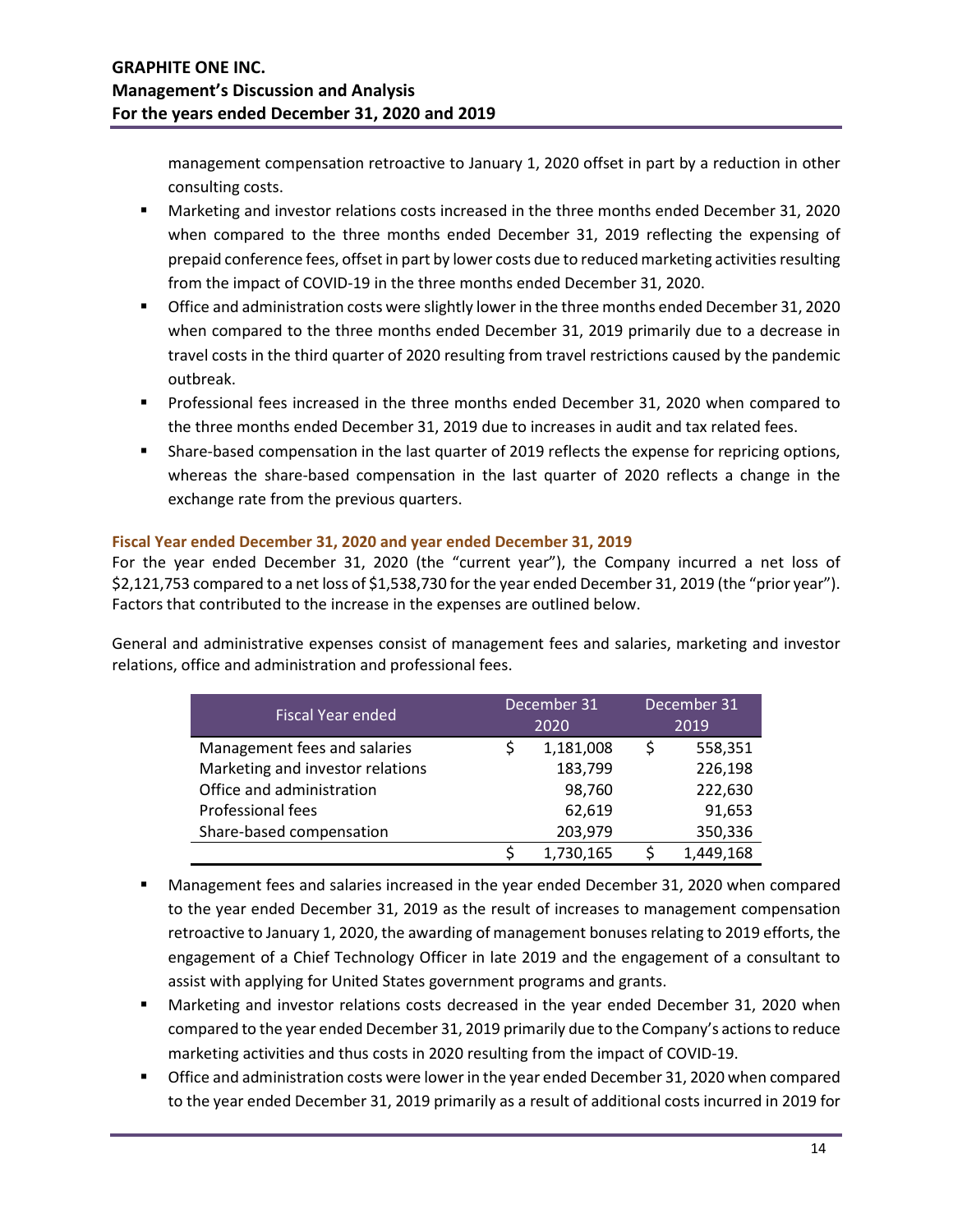the Special Meeting of Shareholders, a decrease in travel costs in the year ended December 31, 2020 due to travel restrictions caused by the COVID-19 pandemic and costs incurred in the year ended December 31, 2019 related to a compensation study.

- Professional fees decreased in the year ended December 31, 2020 when compared to the year ended December 31, 2019 primarily due to reduced legal work in 2020 and additional costs in 2019 related to holding the Special Meeting of Shareholders.
- Share based payments expense, a non-cash expense, amounted to \$203,979 (2019 \$350,336) with 575,000 stock options granted in 2020 compared with 1,800,000 granted in 2019, and which vested immediately and the repricing of previously granted options. Share based payments of \$3,440 in the current year and \$54,687 from the prior year were capitalized to the exploration and evaluation property.

### **Liquidity, Capital Resources and Going Concern**

The Company's consolidated financial statements have been prepared on a going concern basis which assumes that the Company will be able to realize its assets and discharge its liabilities in the normal course of business for the foreseeable future.

The continuing operations of the Company are dependent upon the Company's ability to arrange adequate financing in the near term. However, there can be no assurance that the Company will be able to obtain adequate financing in the future or that the terms of such financing will be favourable. If adequate financing is not available when required, the Company may be required to delay, scale back or eliminate various programs and may be unable to continue operations. The Company will seek such additional financing through debt or equity offerings, but there can be no assurance that such financing will be available on terms acceptable to the Company or at all.

As at December 31, 2020, the Company had a cash balance of \$14,586 and a working capital deficit (current assets less current liabilities) of \$1,342,449. Current liabilities as at December 31, 2020 totaled \$1,477,167. The Company has incurred losses since inception and does not generate any cash inflows from operations. In the year ended December 31, 2020, cash used in operating activities totaled \$690,528.

The Company's ability to continue to meet its obligations and carry out its planned exploration activities is uncertain and dependent upon the continued financial support of its shareholders and on securing additional financing. Subsequent to December 31, 2020, the Company completed two financings raising gross proceeds of CA\$10 million through the issuance of 18,564,104 units consisting of one common share and one share purchase warrant (see Financial Statement Note 11: Subsequent Events). There is, however, no assurance that any such initiatives will be sufficient and, as a result, there is significant doubt regarding the going concern assumption and, accordingly, the ultimate appropriateness of the use of accounting principles applicable to a going concern. The Company's consolidated financial statements do not reflect the adjustments to the carrying values of assets and liabilities and the reported expenses and balance sheet classifications that would be necessary if the Company were unable to realize its assets and settle its liabilities as a going concern in the normal course of operations for the foreseeable future. These adjustments could be material.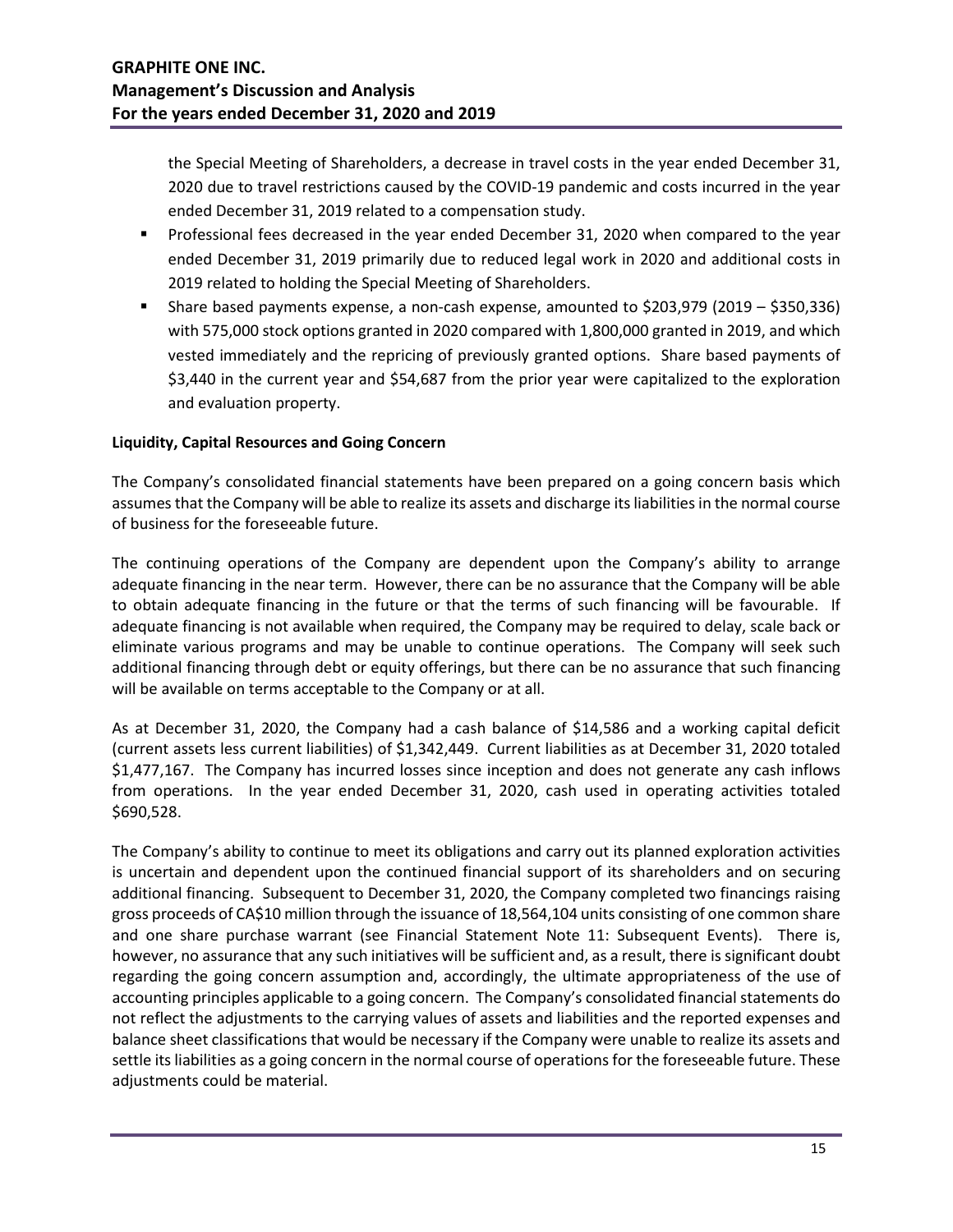#### **Financial Instruments and risk management**

#### Financial instrument classification

The Company`s financial instruments recognized on the statement of financial position consist of cash, deposits and trade and other accounts payable and loans.

The estimated fair market values of the Company`s financial instruments carried at amortized cost approximate their carrying values due to their short-term nature.

#### Financial Risk Management

The Company may be exposed to risks of varying degrees of significance which could affect its ability to achieve its strategic objectives. The main objectives of the Company's risk management processes are to ensure that risks are properly identified and that the capital base is adequate in relation to those risks. The principal risks to which the Company is exposed are described below.

#### Interest rate risk

Interest rate risk is the risk arising from the effect of changes in prevailing interest rates on the Company's financial instruments. The Company's cash balances held at financial institutions earn interest at rates which vary according to prevailing rates. The Company does not deem the associated interest rate risk to be material.

#### Credit risk

Credit risk is the risk of potential loss to the Company if a counter party to a financial instrument fails to meet its contractual obligations. Management does not believe that the Company is exposed to any material credit risk.

#### Foreign currency risk

Foreign currency risk is the risk that the fair value of, or future cash flows from, the Company's financial instruments will fluctuate because of changes in foreign exchange rates. Graphite One maintains the majority of its cash reserves in United States dollars. A portion of the Company's funds are held in Canadian dollars and are, therefore, subject to fluctuations in foreign exchange rates.

At December 31, 2020, the Company has certain monetary items denominated in Canadian dollars. Based on these net exposures, a 10% appreciation or depreciation of the Canadian dollar against the United States dollar would result in an increase or decrease of \$60,000 in the Company's net loss.

#### Liquidity risk

Liquidity risk is the risk that the Company will not meet its financial obligations as they fall due. See "Liquidity, Capital Resources and Going Concern" section.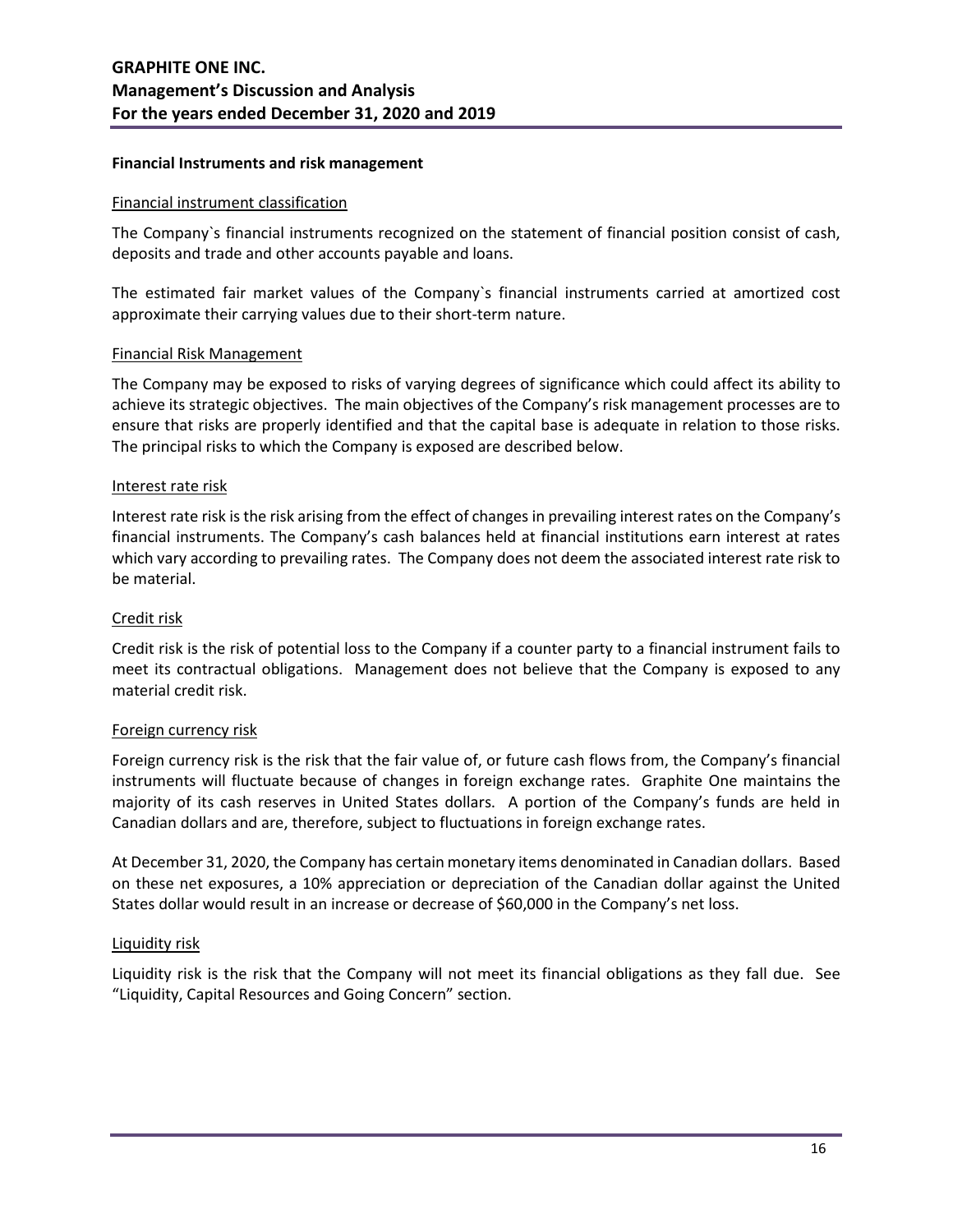# **Related party transactions and balances**

| Relationships                                                         | Nature of the relationship                                                                                                                                                                                |  |  |
|-----------------------------------------------------------------------|-----------------------------------------------------------------------------------------------------------------------------------------------------------------------------------------------------------|--|--|
| Huston and Huston Holdings Corp. ("Huston")                           | Huston and Huston Holdings Corp. is a private<br>company controlled by Anthony Huston, an officer and<br>director of the Company which provides management<br>services to the Company.                    |  |  |
| Rockford Resources LLC ("Rockford")                                   | Rockford is a private company controlled by Patrick<br>Smith, a director of the Company which provides<br>director services to the Company.                                                               |  |  |
| 0897877 BC Ltd. ("0897877 BC")                                        | 0897877 BC is a private company controlled by Brian<br>Budd, a director of the Company which provides<br>director services to the Company.                                                                |  |  |
| <b>Beattie</b><br>Battery<br>Technology<br>Innovations<br>("Beattie") | Beattie is a private company controlled by Dr. Shane<br>Beattie, Chief Technology Officer of the Company,<br>which provided technical services to the Company,<br>until Dr. Beattie's death in July 2020. |  |  |
| Taiga Mining Company, Inc. ("Taiga")                                  | Taiga is a private company and a Control person of the<br>Company on accordance with Policy 4.1 of the TSX<br>Venture Exchange Corporate Finance Manual.                                                  |  |  |

|                                          |   | <b>Management Consulting and</b><br><b>Directors' Fees</b> |     |         |
|------------------------------------------|---|------------------------------------------------------------|-----|---------|
| For the year ended December 31           |   | 2020                                                       |     | 2019    |
| Huston & Huston Holdings Corp.           | S | 405,414                                                    | - S | 188,414 |
| Rockford Resources, LLC                  |   | 18,010                                                     |     | 18,087  |
| 0897877 BC Ltd.                          |   | 18,010                                                     |     | 18,087  |
| Beattie Battery Technologies Innovations |   | 33,199                                                     |     | 13,636  |

#### Related party transactions

The above transactions relate to consulting fees incurred by the Company. Management services expenses are included in management fees and salaries in the consolidated statements of financial position. Geological services are capitalized to Exploration and evaluation property in the consolidated statements of financial position.

During 2019, the Company settled the first loan payable with Taiga through the issuance of 1,330,000 common shares and paid \$13,274 in interest (see Note 6).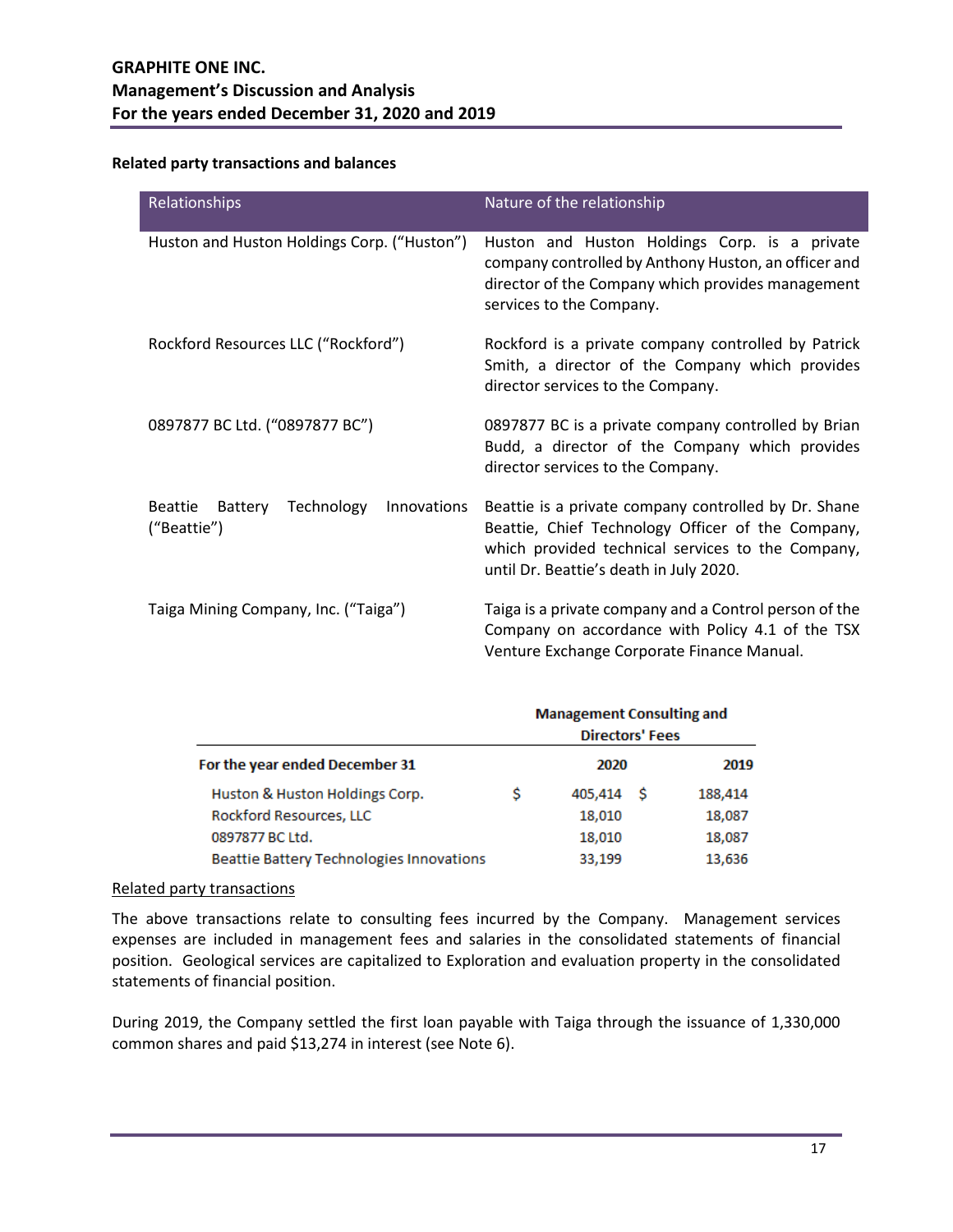During 2019, the Company drew \$3.2 million and in during 2020 drew an additional \$1.6 million, pursuant to a second loan agreement with Taiga (see Note 6). As at December 31, 2020, the Company owed the loan principal and interest equal to \$5,622,398.

Amounts owing to related parties are non-interest bearing, unsecured and due on demand. The transactions were in the normal course of operations. At December 31, 2020, the Company owed \$5,980,749 (December 31, 2019- \$4,307,570) to related parties.

| For the year ended December 31, | 2020      | 2019      |
|---------------------------------|-----------|-----------|
| Consulting and directors' fees  | 439.465   | 224,590   |
| <b>Salaries</b>                 | 809,506   | 517,433   |
| <b>Benefits</b>                 | 77,752    | 86,246    |
| Stock-based compensation        | 151,630   | 327,367   |
|                                 | 1,478,353 | 1,155,636 |

#### Key management compensation

Key management are those personnel having the authority and responsibility for planning, directing and controlling the Company and include the President, Chief Executive Officer, Directors, Chief Financial Officer and Chief Operations Officer.

# Management contracts

The Company entered into a consulting agreement with a private company controlled by the President and CEO to provide certain management services to the Company whereby the Company will pay an annual fee for services of CA\$250,000 and, in the event of a change of control of the Company, an amount equal to three times the annual fee. In June 2020, the New President & CEO Agreement was amended whereby the annual fee was increased to US\$300,000, retroactive to January 1, 2020. All other terms remain unchanged.

Commencing January 1, 2016, the Executive Chairman has been engaged as an employee of the Company. Subsequent to September 30, 2016, the Company finalized the terms of the employment agreement with the Executive Chairman. Under this agreement, the Company will also pay an annual fee for services of CA\$200,000 and, in the event of change of control of the Company, an amount equal to two times the annual salary. In June 2020, the Executive Chairman Agreement was amended whereby the annual salary was increased to US\$250,000, retroactive to January 1, 2020. All other terms remain unchanged.

Commencing January 1, 2016, the Chief Financial Officer has been engaged as an employee of the Company. Subsequent to September 30, 2016, the Company finalized the terms of the employment agreement with the Chief Financial Officer. Under this agreement, the Company will pay an annual fee for services of CA\$190,000 and, in the event of a change of control of the Company, an amount equal to two times the annual salary. In June 2020, the CFO Agreement was amended whereby the annual salary was increased to US\$200,000, retroactive to January 1, 2020. All other terms remain unchanged.

# **Outstanding Share Data**

The following table summarizes the Company's outstanding share capital (after share consolidation):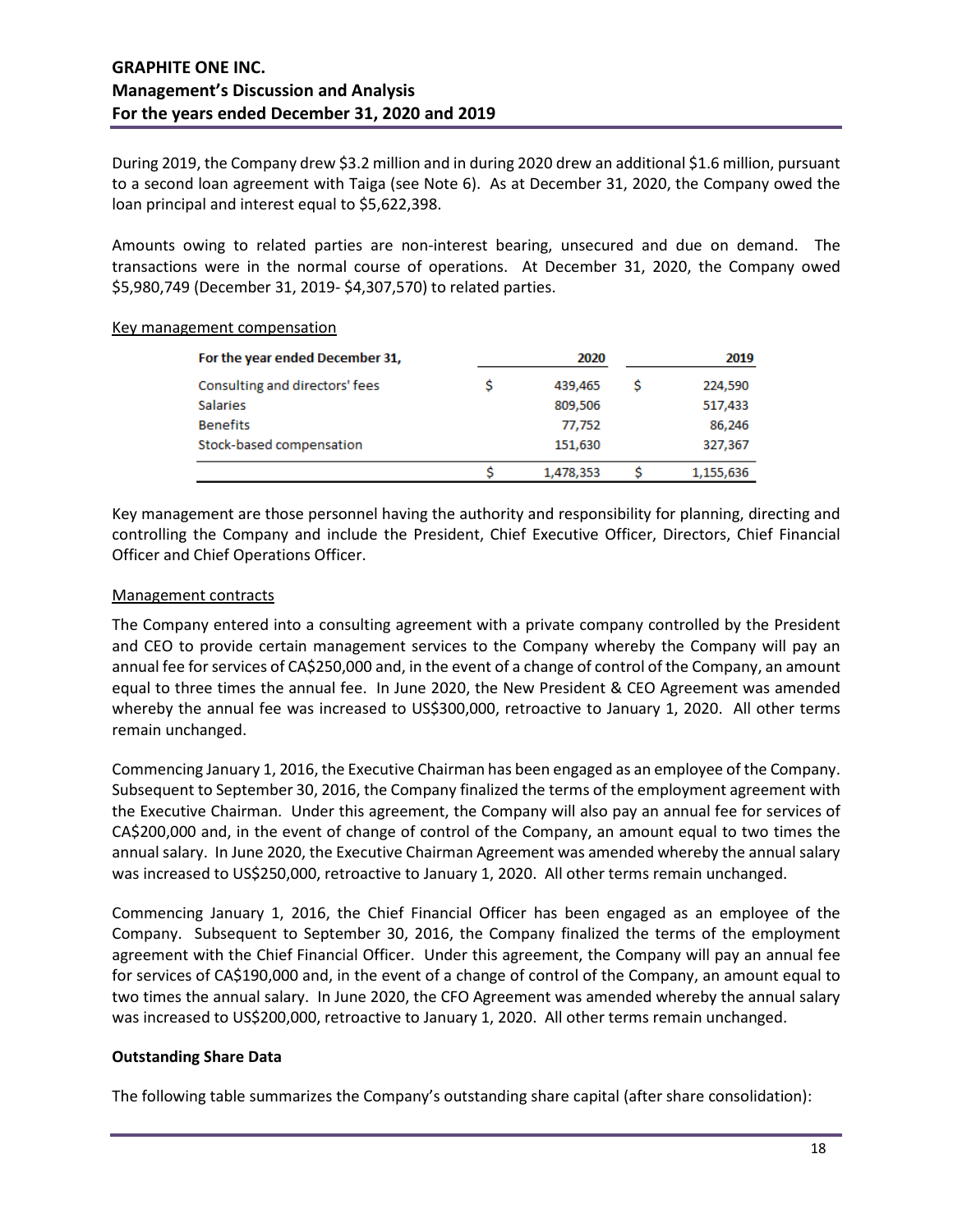|                                                                        | April 20, 2021 |
|------------------------------------------------------------------------|----------------|
| Common shares issued and outstanding                                   | 62,702,611     |
| Stock options outstanding (weighted average exercise price CA\$0.60)   | 5,190,000      |
| Warrants outstanding (weighed average exercise price CA\$0.80)         | 29,505,149     |
| Broker warrants outstanding (weighted average exercise price CA\$0.67) | 1,446,080      |
| Fully diluted common shares outstanding                                | 98,843,840     |

# **Additional Disclosure for Venture Issuers without Significant Revenue**

Details of the Company's general and administrative expenses for the three and twelve months ended December 31, 2020 and December 31, 2019 are included in the results of operations section of this MD&A. Details of the Company's expenditures relating to exploration and evaluation properties are presented in Note 7 to the consolidated financial statements.

#### **Mining Risks**

The Company is subject to risks typical in the mining business including uncertainty of success in exploration and development; unusual and unexpected geological formations, possible flooding and other conditions involved in drilling and removal of material, mitigation of possible environmental impacts, and the occurrence of other unexpected hazards. Risks also include the possibility that intended drilling schedules or estimated costs will not be achieved and unexpected fluctuations in the price of materials, supplies and currency exchange rates. The aggregate effect of these factors is impossible to predict with any degree of certainty.

#### **Product Manufacturing Risks**

The Company is subject to the risks typical in the mineral processing business including uncertainty that intended schedules, timelines, process performance criteria or estimated capital and operating costs will be achieved. There are risks beyond the Company's control, including: currency exchange rates; inflation; levels of interest rates; costs and availability of skilled workers, materials and supplies; global or regional political, economic and banking crises; and transportation and distribution disruptions. The aggregate effect of these factors is impossible to predict with any degree of certainty.

#### **Business Risks**

Natural resources exploration, project development, processing, and transportation; and, product development, processing, production, and marketing all involve a number of business risks, some of which are beyond the Company's control. These can be categorized as operational, market, financial and regulatory risks.

• Operational risks include finding and developing reserves economically; processing minerals competitively into successful products; product deliverability uncertainties; changing governmental law and regulation; hiring and retaining skilled employees and contractors; and, conducting operations in a cost effective and safe manner. The Company continuously monitors and responds to changes in these factors and adheres to all regulations governing its operations. Insurance may be maintained at levels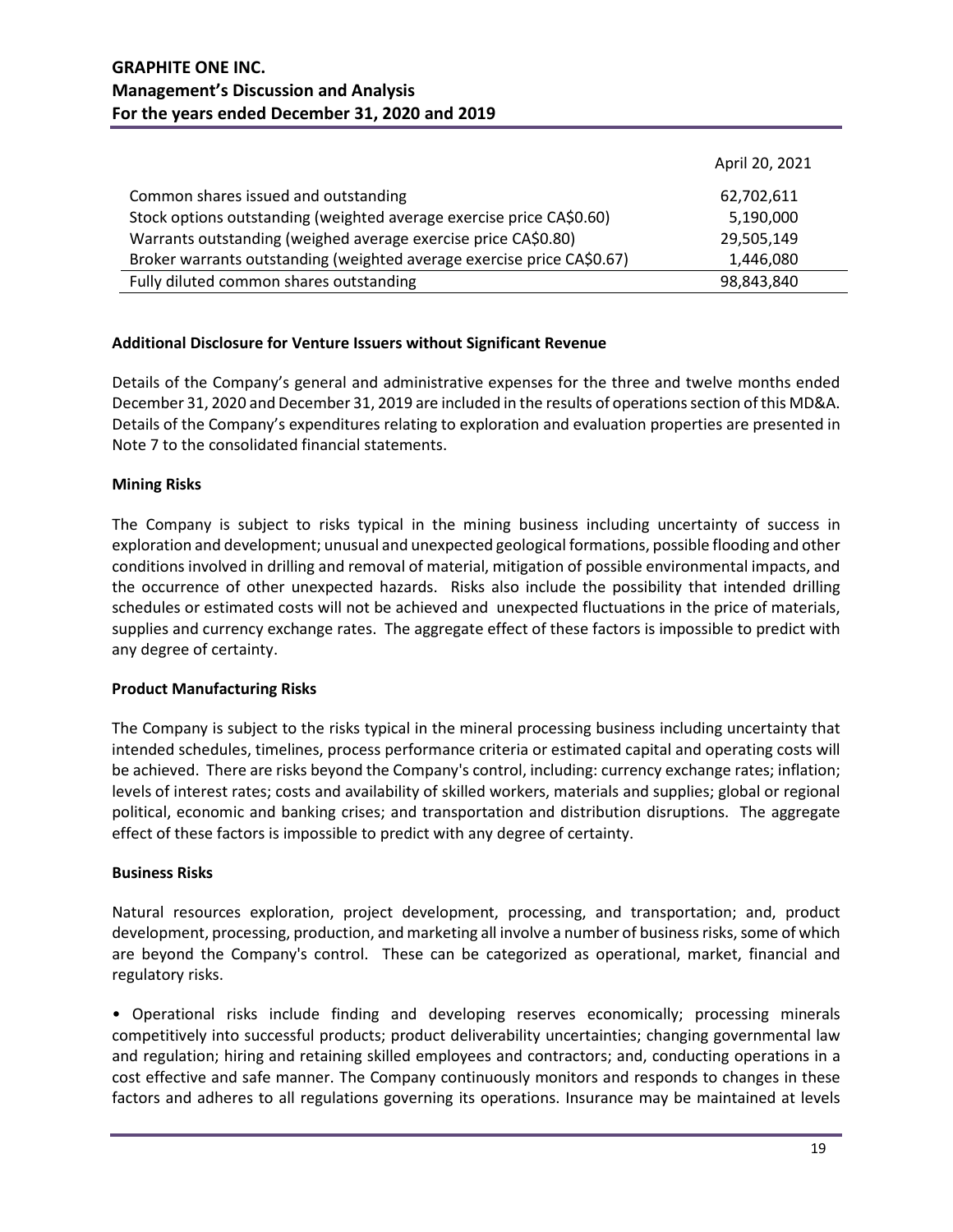consistent with prudent industry practices to minimize risks however the Company is not fully insured against all risks nor are all such risks insurable.

• Operational risks also include the timing and successful completion of the Pre-Feasibility Study, Feasibility Study, permitting, construction and start-up.

• Market risks include demand and prices for graphite and graphite products not achieving expectations and disruptions in transportation and distribution. These and other factors are beyond the Company's control, including levels of inflation and interest rates, the demand for commodities, global or regional political, economic and banking crises and production rates in competitive producing regions.

• Financial risks include the timely availability of capital and changes in commodity prices, interest rates, inflation, wages and salaries, taxation, and foreign exchange rates, all of which are beyond the Company's control.

• Regulatory risks include possible delays in regulatory approvals for developments and transactions that the Board of Directors believe to be in the best interest of the Company, increased fees for filings, and the introduction of ever more complex reporting requirements, the cost of which the Company must meet in order to maintain its exchange listing.

### **COVID-19**

In March 2020, the World Health Organization declared the outbreak of a novel coronavirus (COVID-19) as a pandemic, which continues to spread throughout North America. The spread of COVID-19 has caused significant volatility in North America and international markets. There is significant uncertainty around the breadth and duration of business disruptions related to COVID-19. The Company has and continues to take all prescribed steps to minimize the impact of the outbreak of the COVID-19 pandemic on the health of its employees, contractors and consultants. Working remotely, conducting virtual instead of inperson meetings, restricting travel and other measures for physical distancing are in place. Due to the uncertainty as to the duration of the pandemic and the impact on operations, the Company may find it challenging to complete its Project PFS in the time expected or conduct Project feasibility study related field operations this year, which may delay progress on the Project.

#### **Outlook**

The Company's primary focus is the continued evaluation of the Graphite One Project which includes the proposed mine and primary processing facilities on the Seward Peninsula in Alaska and the graphite product manufacturing facilities at a preferred location to be determined in the PFS. The Company's goal is to become a vertically integrated producer of American natural graphite and advanced graphite products by creating an integrated American domestic supply chain. The ability of the Company to achieve this is contingent upon its ongoing ability to raise the risk capital necessary to advance its plans.

#### **Approval**

The Board of Directors of the Company have approved the disclosure contained in this MD&A as of April 20, 2021.